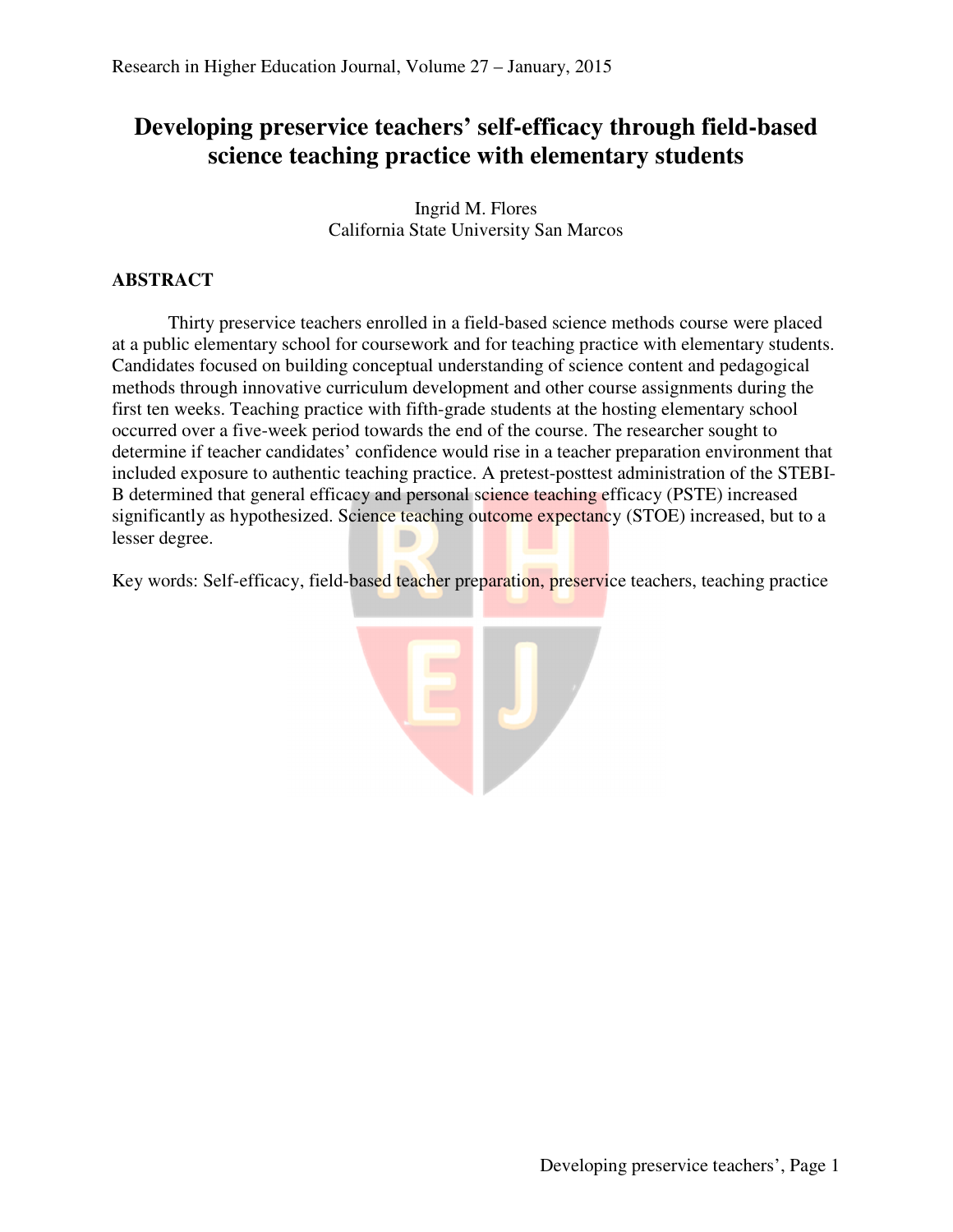### **INTRODUCTION**

A renewed interest in science education reform as conveyed in the Next Generation Science Standards (Achieve, 2013) calls for preparing students in STEM-related careers paths through innovative pedagogical strategies. According to the standards, a goal of science education should be to engage students in identifying real-life problems, dilemmas, or societal needs and planning a course of action or multiple ideas for solutions. With a vision towards producing a skilled, knowledgeable workforce, today's learners need creative opportunities to collaborate with peers to explore, pose questions, acquire knowledge, analyze and evaluate information, generate ideas, create and test models, and draw conclusions. Inasmuch as these skills are typically connected to science learning, the processes are applicable to many areas of students' lives. The problem is that elementary students may not be exposed to opportunities for such skill development in their classroom learning.

Imparting impactful learning experiences to students is a challenge for preservice teachers given that current science education reform requires staying abreast of constantly emerging scientific knowledge and technologies--and just as importantly—the research on how students learn. This researcher suggests from personal observations that the dilemma is further exacerbated in that elementary classrooms typically do not focus on practical learning that involves high-level scientific knowledge coupled with practices and skills enacted in collaborative contexts. Due to the Next Generation Science Standards' (Achieve, 2013) formidable demands for greater rigor in the sciences and on science education to prepare students for the 21<sup>st</sup> century workforce, elementary preservice teachers need to be trained in methods that go beyond the traditional lecture and testing protocol. Furthermore, unless elementary students experience early exposure to exploratory science connected to the stipulations of current science education reform, they will most likely not be motivated nor adequately prepared for science studies in middle- and secondary schooling.

A proposed plan to simultaneously enhance elementary students' science education experiences and develop preservice teachers' curriculum planning during teacher preparation is to provide both populations with several prospects for learning experiences that will first, motivate and provide enjoyment of science and second, provide exposure to science content focused on conceptual development. One goal is to build elementary students' foundation for investigative science in middle school leading to scientific and engineering practices as called for in the current wave of science education restructuring. Unless elementary students develop conceptual understanding of basic science content, then identifying problems and designing solutions as advocated in the Next Generation Science Standards will most likely not occur in future science studies.

Students should learn science content and engage in process skills in constructive and meaningful ways; this requires that prospective teachers be well trained in the methods of science. Furthermore, preservice teachers need authentic teaching practice in schools to apply reform-minded learning encountered in teacher preparation and to build confidence for science teaching. Preservice teachers can provide needed support to practicing teachers as conduits in preparing students for future science studies. The purpose of this paper is to address two persistent issues in teacher preparation and science education: (a) the need for field-based preservice teacher preparation coupled with authentic practice to build confidence for teaching, and (b) the need for elementary students to experience science through engagement in motivating, student-centered activities that focus on conceptual development of science content.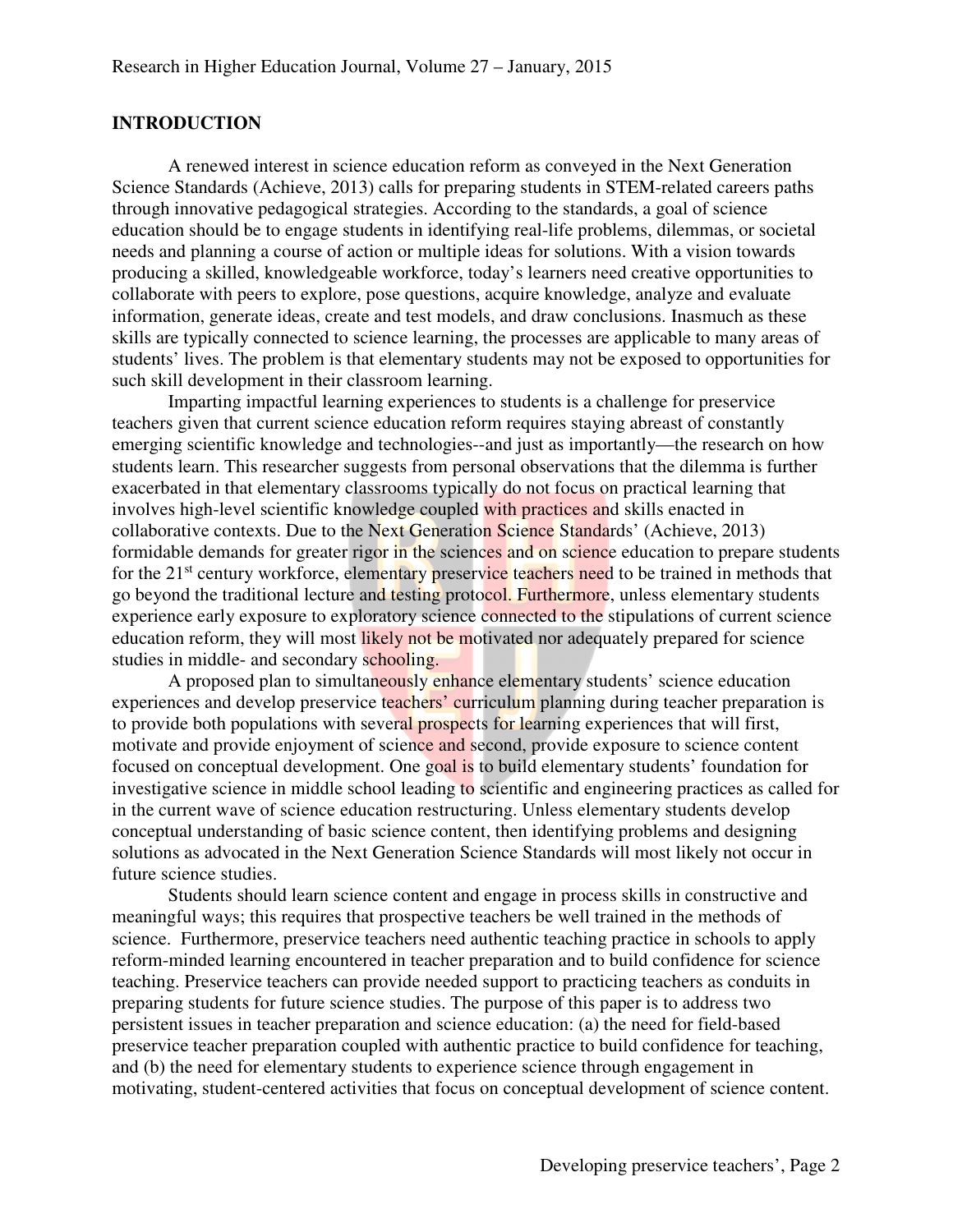#### **THEORETICAL FRAMEWORK**

# **Overview of Self-Efficacy**

Bandura (1986, 1977) introduced the construct of a "self system" to broaden the significance of social cognitive theory, which explains how a person cognitively processes and interprets environmental influences and how certain patterns of behavior are acquired and sustained. According to Bandura (1986), how humans function and perform is an interaction between personal, behavioral, and environmental influences. The degree of effort, perseverance, and flexibility is dependent on the individual's sense of self.

A strong sense of self-efficacy enriches human accomplishment and personal well-being (Bandura, 1997). Self-efficacy is what a person believes can be accomplished using his or her skills under certain circumstances. Self-efficacy beliefs influence the choices an individual makes and the courses of action that are pursued. Due to the effects on a person's life, selfefficacy beliefs are an important aspect of human motivation and behavior. Human motivation, personal accomplishment, and well-being drive self-efficacy, as exemplified when a person believes in his or her capacity to succeed in a given situation, pursue goals, and persevere in the face of challenge, adversity, or setback (Bandura, 1986, 1997).

Bandura (1977) defined "perceived self-efficacy" as one's beliefs about the capacity to produce designated levels of performance and influence outcomes and events affecting their lives. Bandura (1977) identified four sources that inform the development of self-efficacy beliefs: enactive mastery experiences (performance accomplishments), vicarious experiences, verbal persuasion, and physiological and affective states (emotional arousal).

Self-efficacy has been associated with constructs such as student achievement and motivation, teachers' willingness to adopt innovative teaching strategies, time spent on teaching certain subjects, cultural competence, alternative conceptions of science, and classroom management beliefs. Teachers' levels of efficacy have also been linked to content and methodological preparation (Czerniak, 1989, 1990), sense of responsibility for student achievement, and teacher retention rates (Darling-Hammond, Chung, and Frelow, 2002).

According to Gorski, Davis, and Reiter (2012), teachers and teacher educators are increasingly recognizing the significance of the connection between self-perception of teaching ability and competence to teach. Bandura (1997) suggests that self-efficacy may be most vulnerable to change during the early learning years. The importance of this assumption is that teachers' beliefs and self-efficacy about their ability to successfully carry out specific tasks and actions are perhaps most susceptible to influence during student teaching and the first year of inservice teaching.

Riggs and Enochs (1990) concluded that the manner in which preservice teachers view themselves and their roles in science teaching is partly derived from their self-efficacy and thus affects persistence, classroom academic focus, and other classroom behaviors. The researchers introduced the concept of science teaching efficacy beliefs, which refers specifically to perceptions about practicing and preservice teachers' confidence level in the ability to influence student learning in relation to science. According to Riggs and Enochs (1990), this construct is comprised of two specific, uncorrelated types of beliefs: Personal Science Teaching Efficacy (PSTE) and Science Teaching Outcome Expectancy (STOE). PSTE refers to belief in one's ability to effectively teach science, while STOE refers to the belief that if one teaches science effectively using appropriate methods, then students will learn.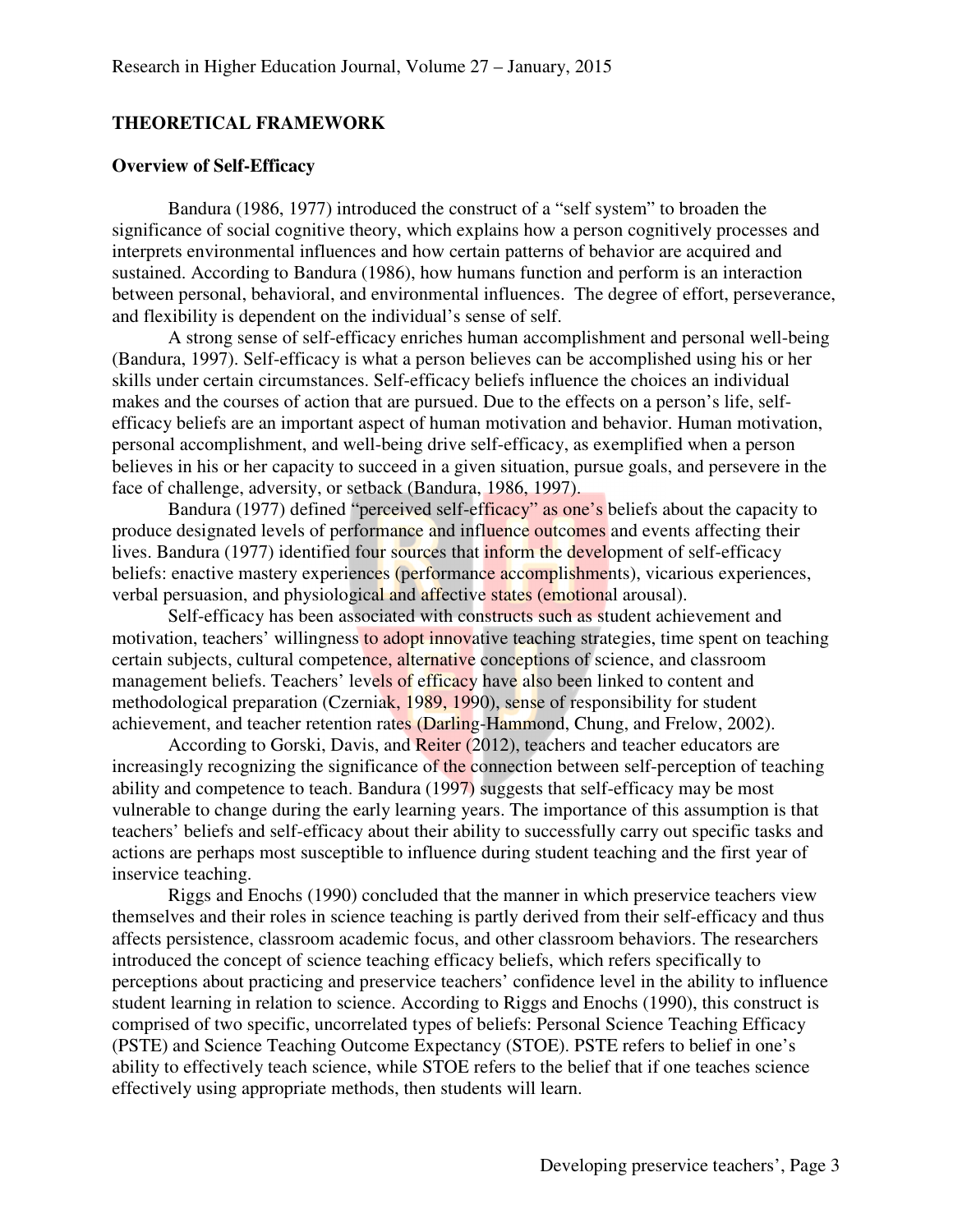Because teaching efficacy is thought to be subject matter and context specific, (Tschannen-Moran et al., 1998), the Science Teaching Efficacy Beliefs Instrument (STEBI) was developed by Riggs & Enochs (1990) to measure efficacy for science teaching in practicing teachers. Enochs and Riggs (1990) subsequently developed a version of the STEBI for preservice teachers known as STEBI-B. Personal Science Teaching Efficacy (PSTE) and Science Teaching Outcome Expectancy (STOE) are subscales in both surveys. The STEBI-B has been used in various studies examining the effects on preservice teachers' efficacy for teaching as will be elucidated in the review of the literature that follows.

#### **Teacher Preparation and Self-Efficacy**

The literature reports studies from various perspectives related to preservice teachers' self-efficacy in science teaching. A growing body of scholarship suggests that preservice teachers' efficacy may be significantly influenced by their teacher preparation program and field experiences. For example, the Professional Development Schools (PDS) preparation model (Holmes Group, 1990) is a partnership between teacher education programs and P-12 schools that combines the functions and purposes of these entities in regards to preservice teacher, mentor teacher, and teacher educator professional development (Capraro, Capraro, & Helfeldt, 2010). Furthermore, professional learning communities, inquiry-based teaching and learning, and student outcomes are often emphasized. Research on PDS indicates that preservice teachers are better equipped to plan lessons and cope with the realities of teaching than prospective teachers not trained in PDS (Ridley, Hurwitz, Hackett, & Miller, 2005). Although PDS have been linked to general effectiveness in preservice teacher preparation, the literature mostly reports on the unique attributes of the model and less on the model's connection to student learning outcomes.

Wingfield, Nath, Freeman, and Cohen (2000) examined the effects on self-efficacy beliefs by placing the entire population of preservice teachers from a university teacher preparation program in Professional Development Schools (PDS) for one year. Pre-service teachers were exposed to effective modeling by mentor teachers, engaged in authentic teaching experiences, and received ongoing support and encouragement during the year. Pretest-posttest results of the Science Teaching Efficacy Beliefs Instrument (STEBI-B) determined that selfefficacy increased from the beginning to the end of the year. The authors maintain that selfefficacy in prospective teachers may increase if engaged in context-specific learning experiences coupled with ongoing support from teacher preparation professors and mentor teachers in field experiences.

A study by Woolfolk Hoy and Burke Spero (2005) using multiple quantitative assessments of self-efficacy concluded that preservice teachers' sense of efficacy increased from the beginning to the end of a teacher preparation program, but decreased from the end of their preparation program to the end of the first year of inservice teaching. The authors conjecture that the decrease resulted from the withdrawal of support received in teacher preparation as compared to the first year of teaching. Similarly, Barnes (2000) found that prospective teachers' sense of efficacy increased during their teacher preparation program, but declined as they advanced through their program of studies to become practicing teachers. The author attributes the decline to awareness of the intricate nature of teaching by the end of teacher preparation. Ashton and Webb (1986) contend that preservice teacher self-efficacy varies during the course of teacher education due to fluctuations in both successful and unsuccessful learning experiences and influences. The authors suggest that the organizational structure of schools in which preservice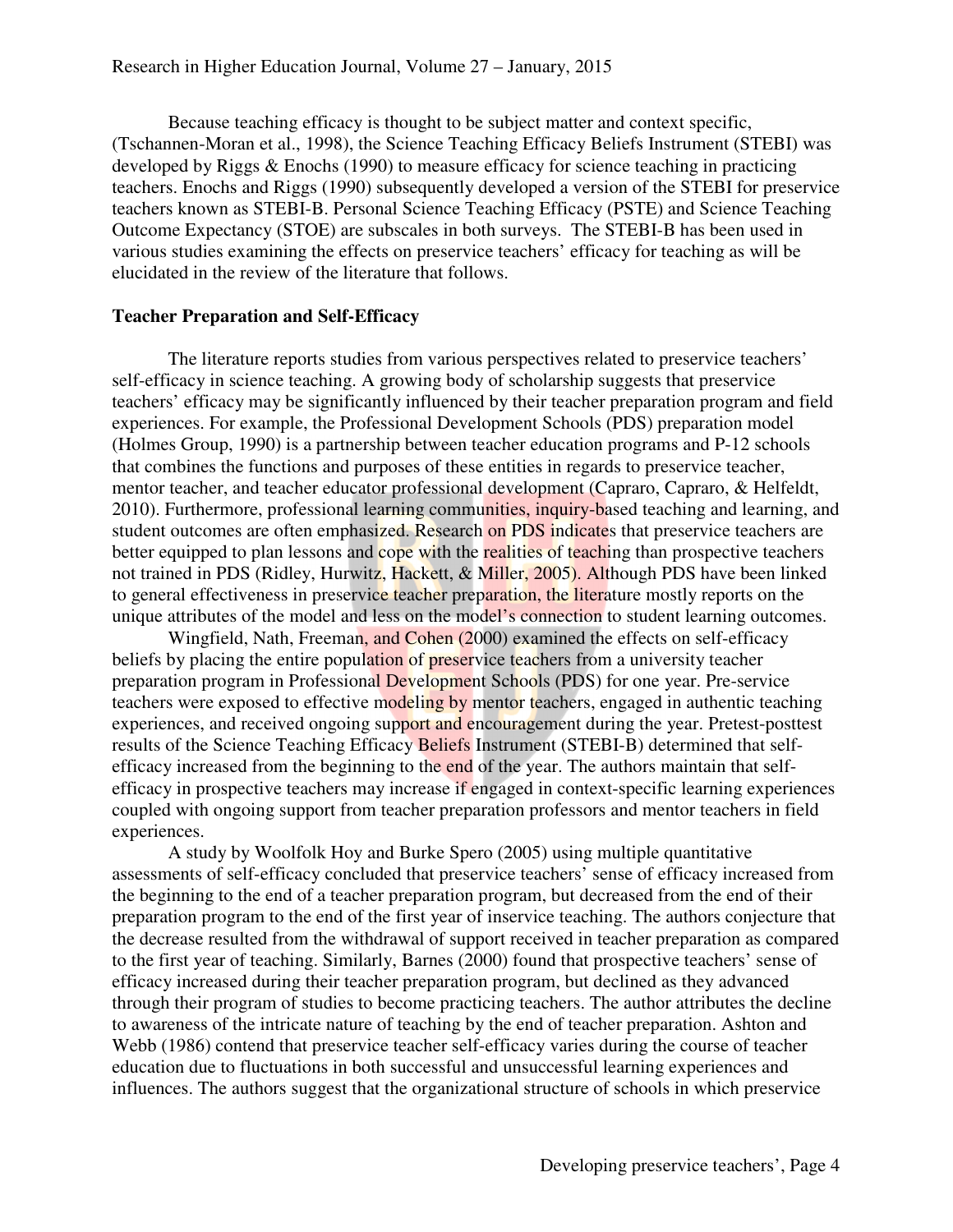teachers are placed for professional development may be a significant contributing factor to this variation.

However, not all studies report an increase in self-efficacy due to the influence of teacher preparation. For example, Plourde (2002) ascertained that student teaching resulted in statistically significant negative changes in preservice teachers' outcome beliefs, perhaps due to influences causing deterioration of confidence during clinical practice. Gencer and Çakiroğlu (2007) found that taking additional teacher education courses did not contribute significantly to increasing preservice teachers' self-efficacy beliefs. Using a pretest-postest protocol of the Science Teaching Efficacy Beliefs Instrument-B (Enochs & Riggs, 1990) on 185 elementary preservice teachers, a study on self-efficacy by Yilmaz and Çavaş (2008) determined that a majority of the preservice teachers' science teaching self-efficacy scores did not increase with teaching practice experience.

# **Field Experiences and Self-Efficacy**

 The research based on field experience is not extensive according to Capraro, Capraro, and Helfeldt (2010). In regards to field experiences and self-efficacy, Davis, Petish, and Smithy (2006) propose that weaving site-based experiences with science methods courses contributes to both preservice teachers' understanding of science teaching and increased teaching efficacy. Whereas extensive and well-crafted field experiences develop positive attitudes toward teaching, self-confidence, and enhanced knowledge of the teaching profession (Thomson, Beacham, & Misulis, 1992), negative field experiences may promote undesirable attitudes about teaching and low self-efficacy in preservice teachers (Fallin & Royse, 2000). Aydin and Woolfolk Hoy (2005) identified significant predictors of preservice teachers' sense of efficacy: (a) the relationship between preservice teacher and mentor supervisor; (b) the quality of support from the cooperating teacher, the school community, and the field placement supervisor; and (c) the number of field experiences.

 A study by Li and Zhang (2000) on the effects of early practicum experiences on prospective teachers' self-efficacy revealed correlations between field experience perceptions and self-efficacy for teaching. First, preservice teachers' posttest general teaching efficacy scores were lower than their pretest general teaching efficacy scores, while their posttest personal teaching efficacy score were higher than corresponding pretest scores. Second, preservice teachers with high ratings of their early field experience also had higher posttest personal teaching efficacy scores. Conversely, preservice teachers with low early field experience ratings had lower posttest personal teaching efficacy scores. Third, preservice teachers who rated their cooperating teachers high on efficacy beliefs had higher general teaching efficacy scores, while the converse was true.

 Similar to the results obtained by Li and Zhang (2000), Cannon and Scharmann (1996) determined through the Science Teaching Efficacy Beliefs Instrument (STEBI-B) that elementary preservice teachers who engaged in early field experiences during their science methods course had higher self-efficacy scores than elementary preservice teachers that did not have early field experiences in elementary classrooms. In their methods course, these preservice teachers in cooperative learning groups planned a science lesson that was taught in a cooperative teaching field experience.

 McDonnough and Matkins (2010) examined the effects of embedded, concurrent field experiences in science methods courses when compared to science methods courses without an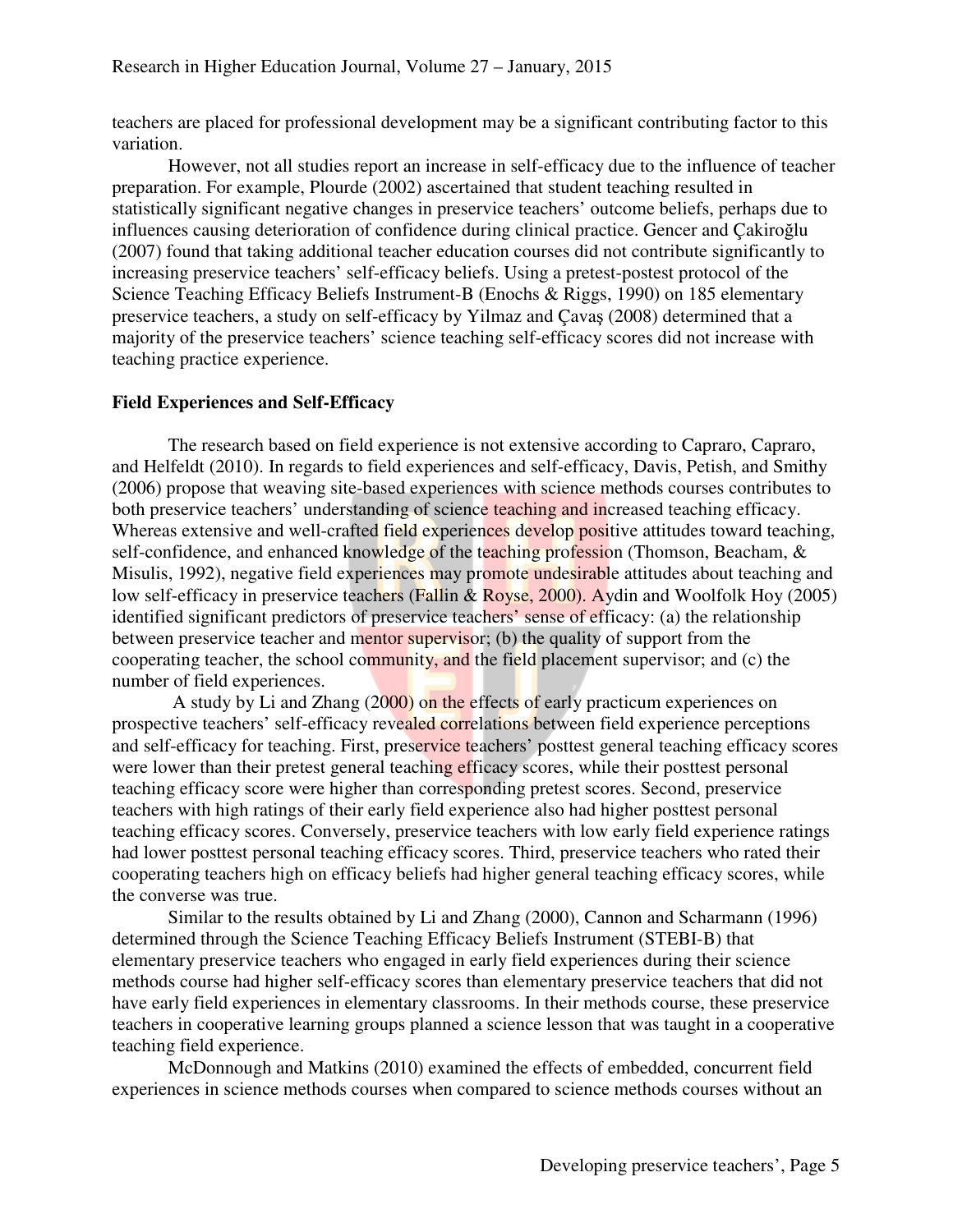embedded field experience. Over the four-year study, results gleaned from the Science Teaching Efficacy Beliefs Instrument (STEBI-B) and from structured interviews revealed that preservice teachers' self-efficacy consistently increased in comparison to preservice teachers whose field practicum experience was not connected to their science methods course.

In contrast, Capraro, Capraro, and Helfeldt (2010) maintain that field experiences do not necessarily connect theory to practice since field experiences may vary in their scope and focus including observations in P-12 classrooms, teaching small and whole groups of students, and tutoring individual and groups of students in classrooms or in before- or after-school programs. A study by Ohana (2004) focusing on a comparison of two science methods courses found that general field experiences did not significantly contribute to preservice teachers' understanding of science education. Wagler (2011) similarly found no positive change in preservice teachers' selfefficacy as a result of vicarious experiences provided by cooperating teachers during field-based science education experiences. Gencer and Çakiroğlu (2007) ascertained that field-based practice teaching was not a significant factor in preservice teachers' self-efficacy beliefs.

## **Teacher Preparation Coursework and Self-Efficacy**

Self-efficacy has also been examined through the lens of specific teacher preparation coursework and training. Mosley, Reinke, and Bookout (2002) determined that preservice teachers' general self-efficacy remained unchanged throughout training and teaching experiences in an outdoor environmental education program but decreased significantly several weeks after teaching. However, outcome expectancy reflected no significant change due to participation. Avery and Meyer (2012) reported that prospective teachers enrolled in an environmental biology for preservice teachers course increased their self-efficacy for teaching and learning as well as their conceptual understanding of inquiry and scientific research. A qualitative study by Carrier (2009) concluded that preservice teachers' confidence level for science teaching increased due to participation in a science methods course focusing on teaching outdoor science lessons. Field notes, student reflections, and interviews revealed (a) effective modeling of science teaching by mentors, (b) direct work with students in outdoor science activities, and (c) witnessing student excitement as major contributors to preservice teachers' increase in confidence.

Developing cultural competence in preservice teachers supports their capacity to provide equitable access to learning for the diversity of students they will teach. The ability to provide purposeful science learning to racial/ethnic students, low-income students, and students with special needs has been associated with teacher self-efficacy. For example, Cone (2009) holds that preservice teachers often enter student teaching with low science teaching efficacy and a weak understanding of diversity that impairs the capacity to impart high-level science instruction. Regarding beliefs about equitable science teaching and learning, the researcher concluded that the inclusion of community-based service learning in a science methods course increased preservice teachers' science teaching outcome expectancy (STOE), but not personal science teaching efficacy (PSTE).

A study by Leonard, Barnes-Johnson, Dantley, and Kimber (2011) of preservice teachers' efficacy beliefs connected to inquiry-based science practices in urban classrooms found that personal science teaching efficacy (PSTE) increased, but science teaching outcome expectancy (STOE) did not increase. The authors propose that mastery experiences (Bandura, 1977) should be developed through field experiences in community-based settings that provide preservice teachers with opportunities to "observe, reflect, create, and carry out inventive approaches to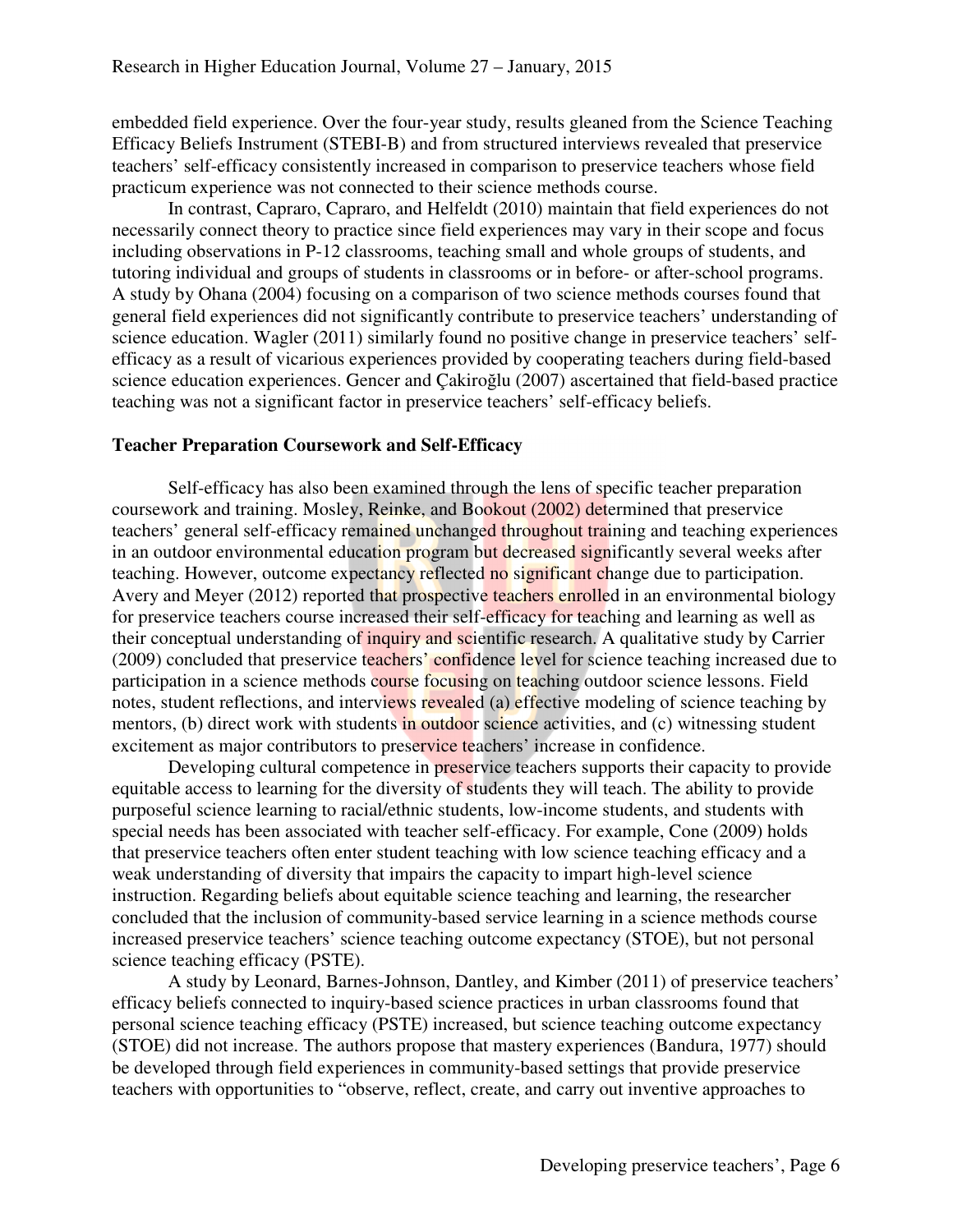teaching and learning in authentic, diverse settings" (p. 148). Bianchini and Cavaros (2007) argue that cooperating teachers with poor perceptions of urban children may negatively influence preservice teachers self-efficacy for teaching.

In a study of the impact of tutoring culturally diverse learners in an urban field experience, Lastrapes and Negishi (2011) ascertained that preservice teachers' teaching efficacy increased due to their ability to make connections between cultural competence and instructional practices. Data gathered from a self-assessment inventory on cultural sensitivity, an instrument on culturally sensitive teaching efficacy, and reflective journal blogs provided evidence that preservice teachers experienced an increase in their levels of self-efficacy and cultural sensitivity due to tutoring experiences of culturally diverse students.

In a study on the impact of vicarious experiences and field experience classroom characteristics on 46 elementary preservice teachers' science teaching efficacy, Wagler (2011) determined that student ethnicity and socioeconomic status negatively impacted teaching efficacy levels. A surprising finding in Wagler's study is that observing successful performances (Bandura, 1977) by practicing teachers did not positively impact preservice teachers' science teaching efficacy during field experiences as would be expected. The author proposes that structured, coordinated efforts between teacher education faculty, cooperating teachers, and field placement schools be in place to provide effective support during field experiences. Important to note in a study by Darling-Hammond, Chung, and Frelow (2002) is that survey data from 3,000 teacher education graduates indicated that they rated their preparation as less than adequate for teaching English learners and special education students, although these graduates rated their preparation higher than those who entered the teaching profession through alternative programs.

# **Research Questions and Hypotheses**

The purpose of this study was to examine the impact on elementary preservice teachers' self-efficacy of a field-based science methods course with embedded teaching practice. Three research questions defined the study:

- 1. Does a field-based science methods course with embedded teaching practice impact elementary preservice teachers' general science teaching efficacy?
- 2. Does a field-based science methods course with embedded teaching practice impact elementary preservice teachers' personal science teaching efficacy?
- 3. Does a field-based science methods course with embedded teaching practice impact preservice teachers' science teaching outcome expectancy?

 Based on the notion that self-efficacy is thought to be subject matter and context specific (Tschannen-Moran et al., 1998), the researcher hypothesized that teacher candidates' general and personal efficacy for science teaching would rise due to a science methods course with embedded, interactive teaching sessions with elementary students. The researcher did not hypothesize the direction of science teaching outcome expectancy; however, previous research studies cited in the theoretical framework of this paper indicate that science teaching outcome expectancy may not increase in spite of an increase in general and/or personal science teaching efficacy.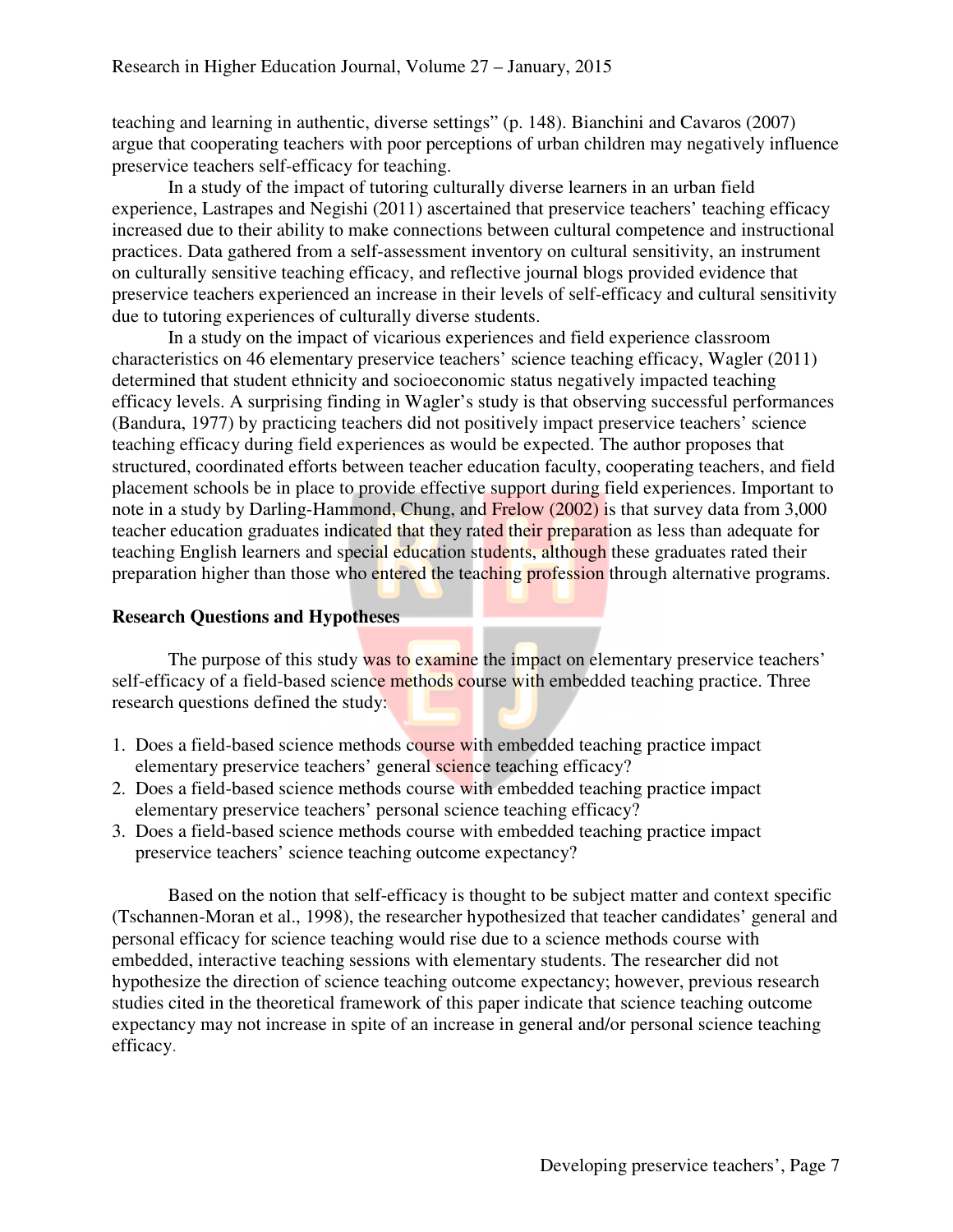# **METHOD**

The study was a quantitative investigation that assessed the science teaching efficacy of prospective teachers who engaged in authentic teaching sessions with elementary students over a five-week period in a field-based science methods course.

#### **Participants**

The participants in this study were 30 undergraduate teacher education candidates from a mid-sized, four-year university in Southern California. All participants were enrolled in a multiple subject teacher preparation program that qualified them for a kindergarten through eighth-grade preliminary credential.

#### **Program Design**

 The participants in this study were identified as upper division undergraduate teacher candidates enrolled in a blended teacher education program. The program consists of concurrent training in subject matter content through a Liberal Studies Program and in subject matter content with pedagogical methods through the School of Education. In a program that leads to a simultaneous baccalaureate degree in Liberal Studies and a preliminary multiple subject credential, these teacher candidates study subject matter during the same semester as they study methods of how to teach. For example, in the third semester of the blended program, a science content course is taken concurrently with a science methods course. This training experience spans a period of four themed academic semesters in cohort groups followed by a fifth semester of clinical practice.

#### **Procedures**

At the beginning of the spring 2013 semester, 30 undergraduate teacher candidates were placed at a public K-5 elementary school site for engagement in science methods coursework and for teaching opportunities with diverse elementary students. The justification was that candidates traditionally take all credential coursework on-campus, an arrangement that does not provide occasion to build confidence to confront the realities and challenges of teaching students. These prospective teachers do not have access to elementary classrooms, and there are no opportunities to work directly with students in the context of a school environment. Hence, the researcher arranged for the candidates to be placed onsite at the school for the extent of the 16-week science methods course.

The researcher taught the science methods course consisting of topics in physical-, life-, and earth science. The first ten weeks included an immersion of the candidates in science content knowledge coupled with learning pedagogical methods. Candidates developed content knowledge through (a) assigned readings with a "jigsaw" peer teaching component at the beginning of each class, (b) creating concept maps related to readings, (c) teacher-led discrepant events lessons, (d) candidate-generated discrepant events lessons, and (e) science resources available on the course Web site.

A signature course assignment was the creation of a hands-on, discrepant event (DE) science lesson that was collaboratively created by the teacher candidates. At the beginning of the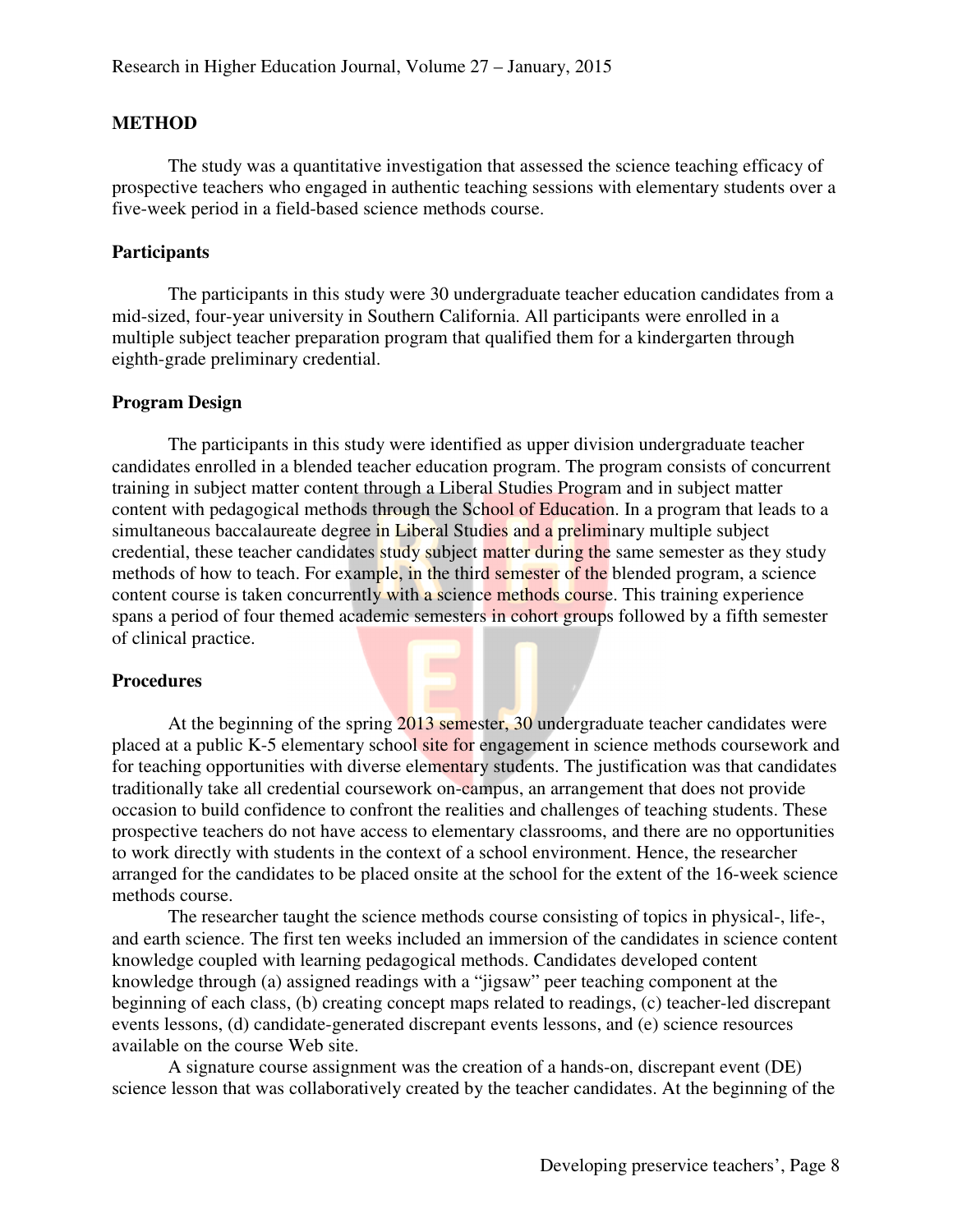course, the candidates were divided into ten groups of three; each group collaboratively decided on a fifth-grade standard topic on which to develop a DE lesson. The researcher provided indepth guidelines for the assignment and an organizing lesson template for the groups to complete and upload to the course Web site. Hence, candidates had access to all Discrepant Events lessons for future implementation with elementary students. Candidates were required to provide science content background information attached to their template beyond what was needed to teach their lesson. Therefore, the candidates developed additional science content knowledge on all DE lesson topics due to this requirement.

The researcher modeled some discrepant events during four class sessions to provide motivation (social persuasion), enjoyment, and to draw the candidates into science learning. As well, the modeling (vicarious experiences) provided candidates with a rationale for implementing such activities with students. Stimulating student thought and analysis through inquiry-based science activities whose outcomes run contrary to what students would have predicted provided a vehicle to form exploratory habits of mind in the candidates. Through purposefully structured questioning techniques and relevant science process skills, discrepant events provoke problemsolving and critical thinking.

An assignment stipulation was for each candidate to practice and video record the group lesson with non-school site students of his/her choice. The recording served to provide feedback to the candidate to refine content and pedagogical strategies if needed. Candidates consulted with their respective group, and lesson adjustments were made accordingly. During weeks six through nine of the course, groups jointly presented their lesson to peers during class time. Candidates observed each group in the act of presenting and teaching (vicarious experiences). For each DE lesson, the candidates recorded notes and drawings in a science notebook, and posed questions to presenting groups. This experience allowed opportunities for objective peer feedback to make any additional adjustments to the lessons. Furthermore, all candidates were exposed to the science lessons' topics in preparation for the teaching sessions with the hosting school's fifthgrade students in weeks ten through fourteen. As the Discrepant Events lessons were presented, the candidates were charged with carefully examining the lessons in preparation for the teaching sessions. The researcher created a five-week schedule indicating which two DEs would be taught per week, and prepared all materials needed each week for the 30 teaching groups of candidates and their assigned students.

Prior to the course, the researcher chose to work with the school's fifth-grade population (n=175) for the teaching sessions, a decision based on supporting their preparation for science standardized testing in the same spring semester. The researcher and the school principal assigned five to six fifth-grade students to each teacher candidate so that each individually taught the same students over the five weeks of the once-per-week teaching sessions.

Seven classrooms were designated as sites for the teaching episodes, with four to five candidates in each classroom with their assigned group of students. Preparation for each session consisted of the candidates taking presorted lesson materials to their designated students and classroom. Each candidate taught two lessons in each hour-long session, and specific "driving questions" focused students in each lesson. By the fourteenth week of the course, the teacher candidates had taught all ten DEs to their assigned fifth-graders.

The researcher observed and monitored teacher candidates in all classrooms each week and recorded anecdotal notes. At the conclusion of each session, the candidates returned to the cohort classroom and a debriefing discussion with the researcher ensued wherein candidates shared what went well and what challenges were encountered. In each of the five teaching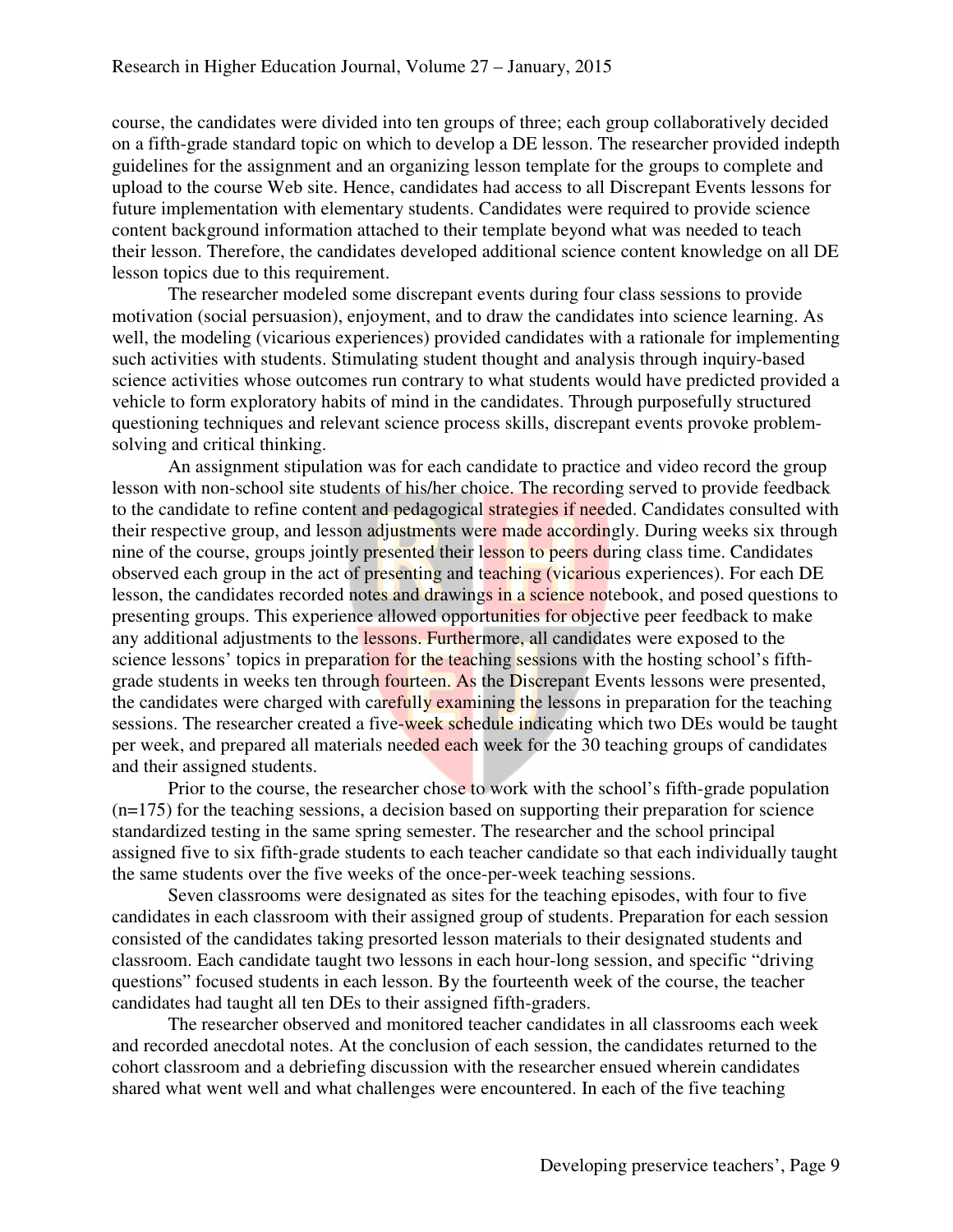session weeks, candidates were charged with uploading a specifically structured written reflection of their teaching experiences.

# **Instrument**

The present study used the Science Teaching Efficacy Belief Instrument-Preservice (STEBI-B). Used in numerous studies (e.g. Jarrett, 1999; Tosun, 2000; Wingfield, Freeman, and Ramsey, 2000)), STEBI-B is an established instrument developed by Enochs and Riggs (1990) as a result of Bandura's self-efficacy theory (1977). STEBI-B measures science teaching selfefficacy and outcome expectancy in K-12 preservice teachers using two subscales that are considered accurate predictors of science teaching behavior: Personal Science Teaching Efficacy Belief (PSTE) and Science Teaching Outcome Expectancy (STOE). PSTE reflects the belief that an action can be successfully carried out, while STOE maintains that people will be motivated to perform a certain action if it is believed to have a favorable result.

The STEBI-B consists of 23 items in a five-point Likert-type scale ranging from strongly agree to strongly disagree. Twenty-three items measure PSTE and 10 items measure STOE. Enochs and Riggs (1990) established the validity and reliability of the STEBI-B, and after thorough analyses, the researchers concluded that the instrument could be considered reliable and reasonably valid with a stable and unified factor structure. Bleicher (2004) confirmed the basic integrity of the STEBI-B. However, a study of the instrument by Bleicher determined that two items on the STOE scale demonstrate weak association with the other STOE items based on wording. For purposes of the study discussed in this paper, this researcher used the two items as suggested by Bleicher (2004): eliminating the word "some" in items 10 and 13 to avoid confusion by responding participants. The omission does not change the negative direction of the items, however.

The items of the Science Teaching Efficacy Beliefs Instrument for preservice teachers (STEBI-B) were prepared for hard copy administration to the study participants. A scaled response format was used with the following response categories: Strongly Agree (SA), Agree (A), Uncertain (U), Disagree (D), and Strongly Disagree (SD). For quantitative evaluation purposes, each response category was given a numeric value from 1 to 5, with Strongly Agree (SA) having a numeric value of 5 and Strongly Disagree (SD) having a numeric value of 1. However, there were ten negatively worded **STEBI-B** items that were reversed scored to produce consistent values between positively and negatively worded items. Reversing these items produce high scores for those high and low scores for those low in efficacy and outcome expectancy beliefs (Enochs, Smith, & Huinker, 2000).

#### **Data Collection**

Teacher candidates completed a pretest STEBI-B (Enochs & Riggs, 1990) at the beginning of their science methods course and a posttest STEBI-B at the end of their science methods course after completion of a series of Discrepant Events teaching sessions. Candidates' demographic information and previous classroom experience information was gathered at the beginning of the course and is presented in Table 1 (Appendix A)

# **RESULTS**

To answer the three research questions, descriptive statistics were used to analyze the teacher candidates' pretest-posttest STEBI-B scores in regards to general efficacy for science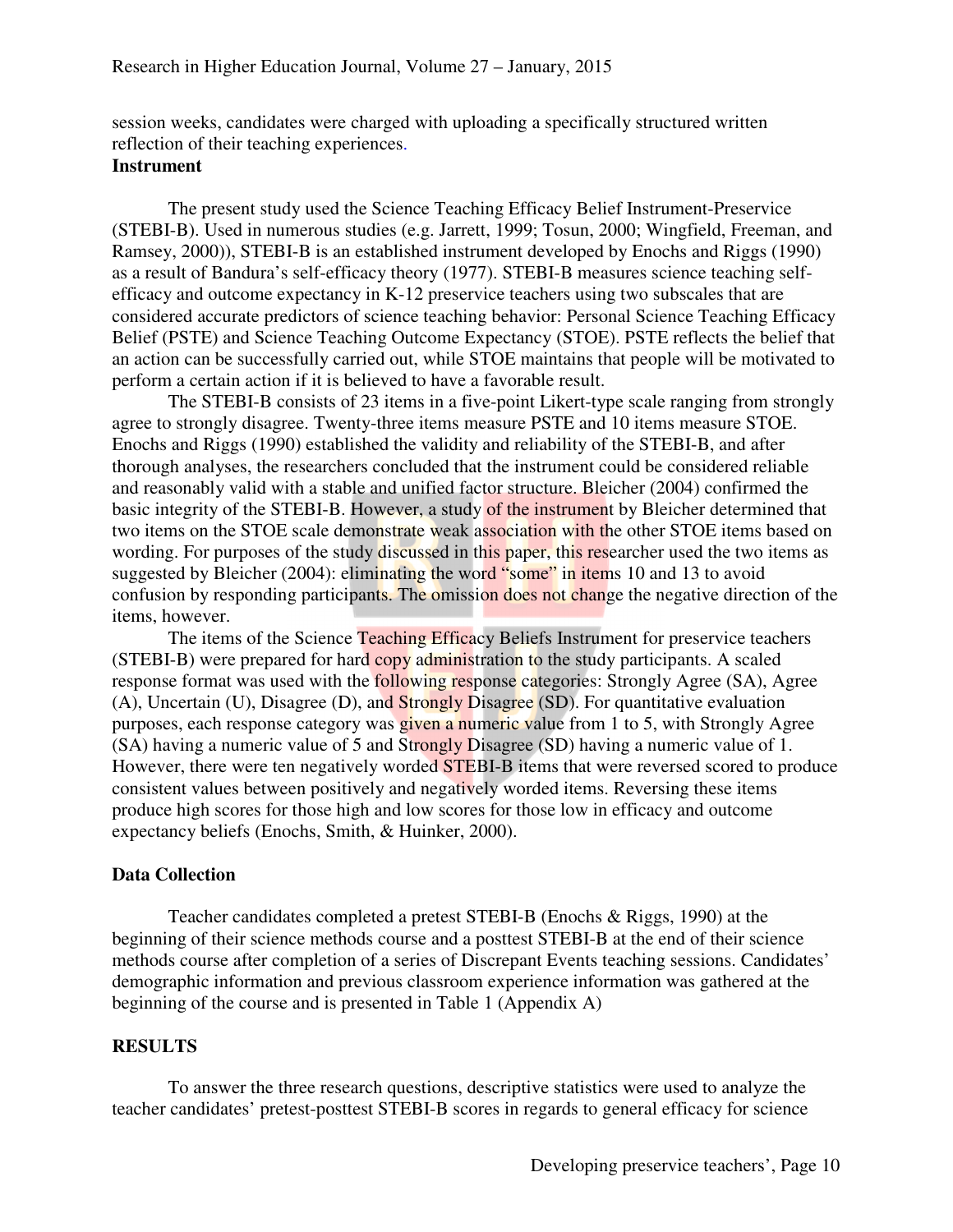teaching, personal science teaching efficacy (PSTE), and science teaching outcome expectancy (STOE). The researcher hypothesized that teacher candidates' general efficacy and personal science teaching efficacy (PSTE) mean scores would increase from the beginning to the end of a field-based science methods course with embedded teaching practice. Therefore, one-tailed dependent samples t-tests at the 0.05 level of significance were conducted on both general efficacy and PSTE pretest-posttest scores. Science teaching outcome expectancy (STOE) mean scores were not hypothesized to either increase or decrease. Therefore, a two-tailed dependent samples t-test at the 0.05 level of significance was conducted on STOE pretest-posttest scores.

# **Statistical Analysis**

# Research Question 1 Analysis

A one-tailed dependent samples t-test on STEBI-B general efficacy scores was conducted to determine if there was a significant difference between teacher candidates' mean scores before and after participation in a field-based science methods course with embedded teaching practice. The means of pre- and posttest STEBI-B scores were 85 and 96.733 respectively. The results indicate a significant increase in teacher candidates' general efficacy mean scores,  $t(29) = 5.710$ , p < .05. The p-value suggests a significant difference between the mean scores of candidates' general science teaching efficacy beliefs before and after participation in a site-based science methods course. Table 2 (Appendix B) presents the means, standard deviations, p-value, and the calculated t-statistic.

# Research Question 2 Analysis

A one-tailed dependent samples t-test on STEBI-B personal science teaching efficacy (PSTE subscale) scores was conducted to determine if there was a significant difference between teacher candidates' mean scores before and after participation in a field-based science methods course with embedded teaching practice. The means of pre- and posttest scores were 48.133 and 57.067 respectively. The results indicate a significant increase in teacher candidates' PSTE mean scores,  $t(29) = 6.332$ ,  $p < .05$ . The p-value suggests a significant difference between candidates' PSTE mean scores before and after participation is a site-based science methods course. Table 3 (Appendix B) presents the means, standard deviations, p-value, and the calculated t-statistic.

# Research Question 3 Analysis

A two-tailed dependent samples t-test on STEBI-B science teaching outcome expectancy (STOE subscale) scores was conducted to determine if there was a difference between teacher candidates' means scores before and after participation in a science methods course with embedded teaching practice. The means of pre- and posttest scores were 36.867 and 39.667 respectively. The results indicate a slight increase in candidates' STOE mean scores,  $t(29) =$ 2.174, p < .05. The p-value also reflects an increase in STOE mean scores. However, the increase was not as significant as the increase in general science teaching efficacy mean scores and PSTE mean scores. Table 4 (Appendix B) presents the means, standard deviations, p-value, and the calculated t-statistic.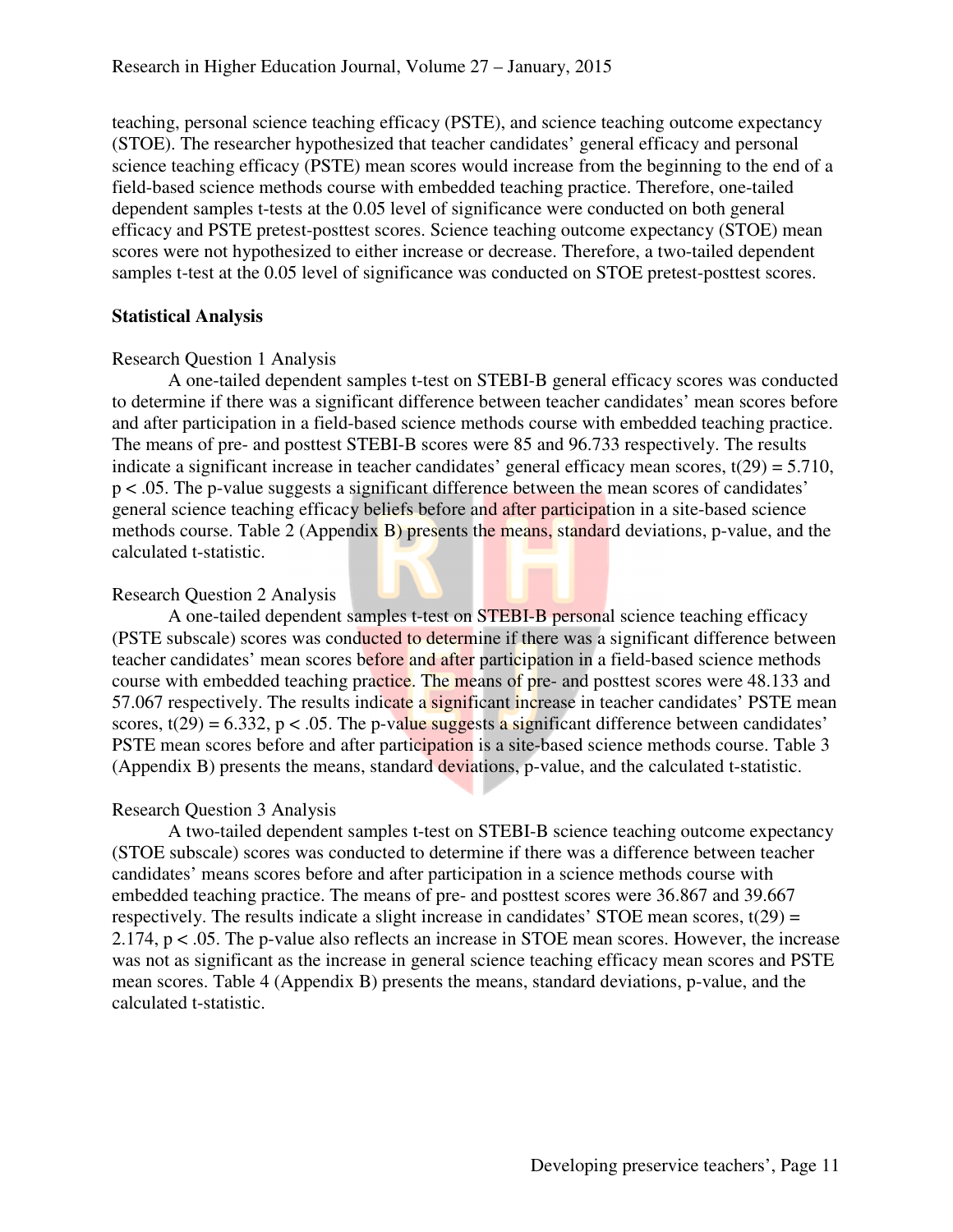#### **DISCUSSION**

 Mastery experiences and personal accomplishments have been shown to influence and drive self-efficacy (Bandura, 1986, 1997). According to Bandura, mastery experiences are the most powerful source of efficacy information, and the perception of a successful performance increases efficacy beliefs and expectations of proficiency in future performance. Leonard et al. (2011) assert that mastery experiences should be acquired and developed through field experiences. Tschannen-Moran et al. (1998) contend that self-efficacy is specific to a particular task and is a judgment about task capability. Yilmaz and Çavaş (2008) suggest that the most important influence on teaching efficacy beliefs is the teaching practice experience. Riggs and Enochs (1990) point out that how preservice teachers view themselves and their roles in science teaching affects their persistence and classroom performance. Bandura (1997) conjectures that self-efficacy may be most vulnerable to change during the early learning years. These assumptions guided the researchers' study that examined the effects of field-based teaching practice on preservice teachers' efficacy for science teaching.

Methods courses have the potential to influence the practice of beginning teachers (Gess-Newsome, 1999) and provide strong contexts for preservice teachers' professional development if connected to elementary school practices (Castle, Fox, & Souder, 2006; Darling-Hammond, 2005). Wingfield, Nath, et al. (2000) acknowledge that field-based teacher preparation exerts lasting influence on science teaching efficacy beliefs that may extend throughout the first year of teaching. However, elementary preservice teachers are often placed in on-campus preparation programs where connections to classroom settings and authentic teaching opportunities during methods courses are not provided. Building confidence for science teaching calls for opportunities to design, plan, and implement activities in order to apply coursework learning and to gauge teaching effectiveness.

Given that self-efficacy is thought to be context and subject matter specific (Tschannen-Moran et al., 1998), this researcher sought to determine if teacher candidates' confidence would rise in a teacher preparation environment that included exposure to authentic teaching practice with elementary students. The researcher's science methods course with embedded field-based teaching sessions as a signature assignment provided candidates with opportunities to develop and apply pedagogical content knowledge gained in the course. Candidates in the present study were placed onsite at a local elementary school for both science education coursework and professional development. The rationale was that candidates would benefit from experiencing school culture while concurrently developing science curriculum and pedagogical methods in preparation for engagement with fifth-grade students at the hosting school. These contextspecific teaching and learning experiences were hypothesized to increase the candidates' confidence for science teaching.

The results of the present study concur with the findings of Davis, Petish, and Smithy (2006) and Wingfield, Nath, et al. (2000) that site-based teacher training may result in significant gains in self-efficacy. In regards to general teaching efficacy, the data gleaned from this study indicates a significant increase in teacher candidates' general efficacy from the beginning to the end of the researcher's science methods course. That is, course requirements inclusive of planning and implementing science teaching practice with elementary students most likely positively impacted the candidates' overall confidence. However, other embedded factors in the course may have contributed to increasing candidates' overall teaching confidence. For example, general efficacy may have been influenced by candidates' collaborative work with peers in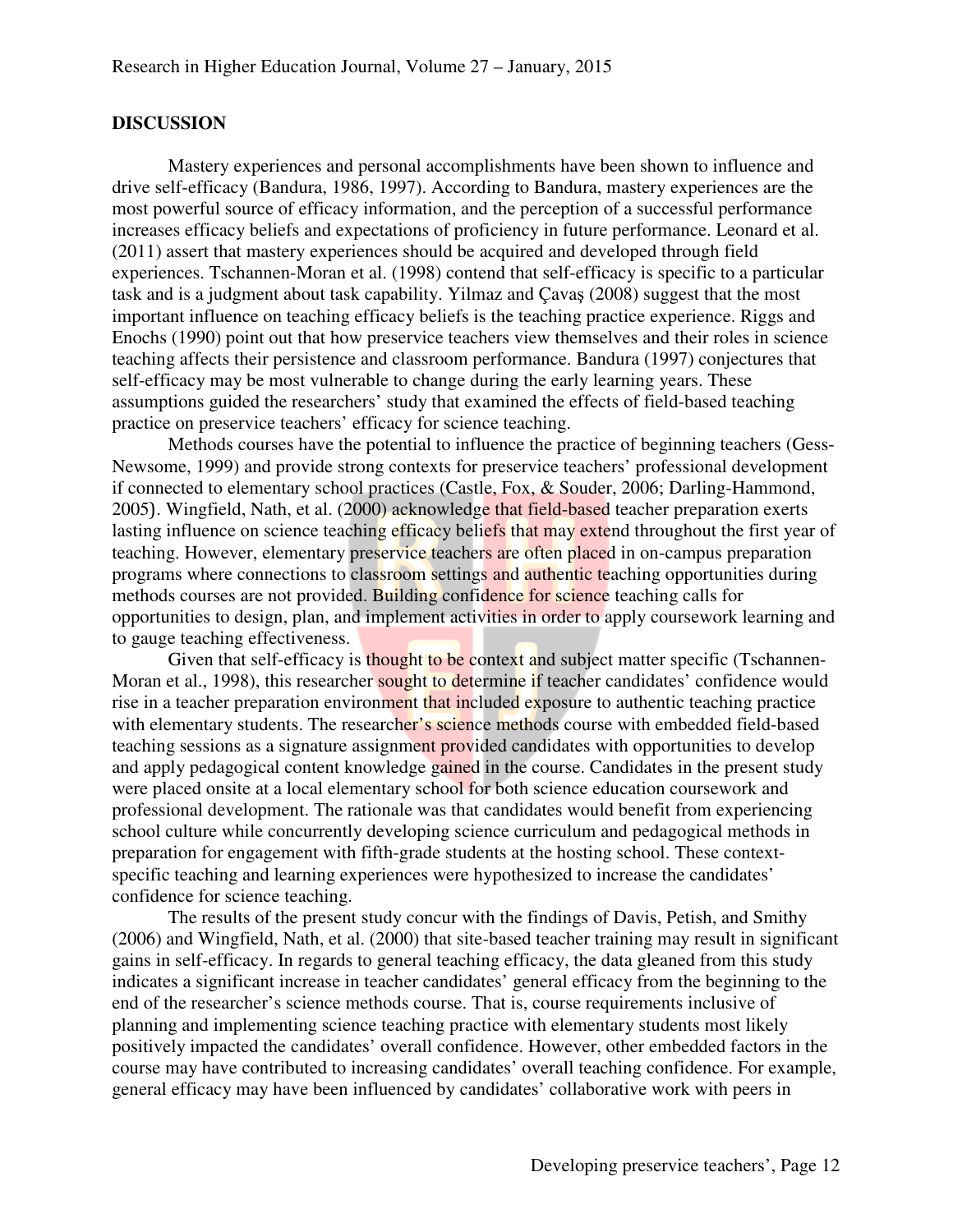planning and teaching discrepant events (DE) lessons during the first ten weeks of the course before actual teaching sessions with elementary students. If candidates had lower self-efficacy beliefs at the beginning of the course, working with others to create stimulating lessons while simultaneously learning science content and innovative ways to teach appeared to have had a positive influence on efficacy.

Social (verbal) persuasion from peers may have also contributed to general efficacy as candidates were jointly planning and teaching lessons during coursework. Social persuasion may further have increased candidates' general efficacy when verbal feedback was provided after discrepant events lesson presentations to peers. Social persuasion demonstrated through the level of the fifth-grade students' enthusiasm, participation, and feedback during teaching sessions is also conjectured to have increased general self-efficacy. Furthermore, the researcher modeled four science DE lessons (vicarious experiences) at the beginning of the course, which may have contributed to positively influencing candidates' general efficacy beliefs. As Bandura (1977) points out, observation of an individual successfully modeling a given event typically raises the observer's efficacy beliefs. Unlike Wagler's (2011) finding, the current study confirms that enactive mastery experiences changed teacher candidates' science teaching efficacy beliefs.

In this study, teacher candidates' personal science teaching efficacy (PSTE) increased significantly from the beginning to the end of the science methods course. Although candidates worked collaboratively on planning, designing, and teaching lessons to peers, there were individual aspects of the course that are assumed to have contributed to personal efficacy beliefs. For example, content knowledge was developed through different learning experiences. Peer teaching of assigned readings in jigsaw activities, weekly concept maps based on assigned readings, science notebooks with recordings and drawings of teacher- and peer-led lessons, and additional science background information required for each discrepant event lesson were vehicles through which candidates' increased science content knowledge on an individual basis.

Personal science teaching efficacy was hypothesized to increase due mainly to mastery experiences and successful performance during individually taught discrepant events (DE) teaching sessions with assigned fifth-grade students. Candidates taught through questioning strategies that they created for all discrepant events lessons. High-level questions placed before, during, and at closure in the lessons were an essential component that prompted critical thinking and interactive scientific discussion between the candidates and their students. As well, social persuasion from the fifth-graders during the DE lessons was another factor that likely contributed to the rise in candidates' PSTE. Candidates often commented on students' high excitement about the science activities as enjoyable, "cool", and "awesome". Hence, social persuasion in the form of excitement and compliments raised teacher candidates' emotional arousal, which in turn increased feelings of personal competence and mastery (Bandura, 1986, 1997).

Weekly reflections required after each teaching session with their assigned fifth-grade students generally indicated increasing personal self-efficacy from the first to the fifth week of the teaching experience. Reflecting on teaching and adjusting accordingly for subsequent sessions required the candidates to improve pedagogical methods in response to their students' feedback (social persuasion) and academic performance.

Outcome expectancy is related to one's belief in how well students can actually be taught. Gibson and Dembo (1984) suggest that teachers who believe that effective teaching can positively impact learning and who also have confidence in their own teaching abilities should persist longer and provide deeper classroom academic focus. In contrast to studies by Wingfield and Nath (2000) and Leonard et al. (2011) in which teaching outcome expectancy did not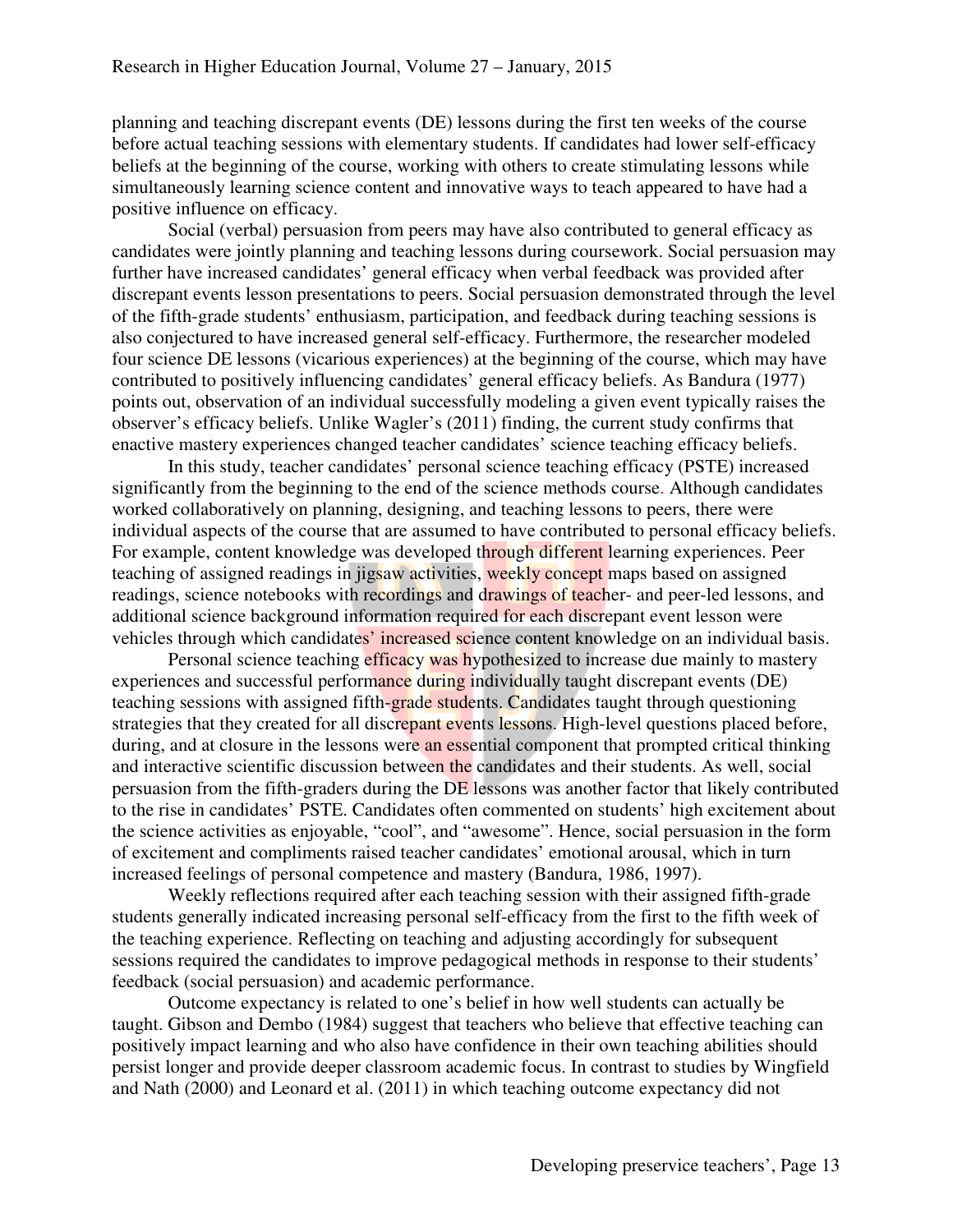increase in spite of field-based teacher preparation, the results of the present study reflect otherwise. Science teaching outcome efficacy (STOE) improved but not to the level that this researcher hoped for when compared to general and personal science teaching efficacy (PSTE). The results of this study mirror some previous studies in that personal science teaching efficacy increases while science teaching outcome expectancy either does not increase or increases slightly (eg., Leonard et al., 2011; Wingfield & Nath, 2000). A conjecture offered by Tosun (2000) suggests that the lack of change in outcome expectancy may be attributed to a lack of performance accomplishment in prior science coursework.

The present study indicates that science teaching outcome expectancy (STOE) increased by the end of the methods course after teaching practice had occurred. The contribution to teaching outcome expectancy of working directly with elementary students over a five-week period cannot be overlooked. Candidates designed and created student-centered, inquiry-based curriculum and practiced teaching the lessons with other elementary students and peers. Hence, the candidates gained more confidence in regards to student learning outcomes than if they had not practiced prior to the teaching sessions. As with the candidates' increase in general and personal teaching efficacy, STOE increased most likely due to (a) mastery experiences through practice teaching with students, peers, and fifth-graders, (b) vicarious experiences through the researcher's modeling of discrepant event lessons, and (c) social persuasion from peers and students.

Although science teaching outcome expectancy increased significantly in this study, prior research has shown that outcome expectancy may be resistant to change as a result of instruction. Williams (2010) holds that outcome expectancy is an important predictor of behavioral change. Maddux, Scherer, and Rogers (1983) ascertained that outcome expectancy (the results of an action) can influence intention to perform behavior (self-efficacy) but the converse was not found. Implications of the findings of Maddux et al. (1983) for this study are that candidates' expecting favorable teaching outcomes may have contributed to the increase in both general and personal teaching efficacy.

# **CONCLUSION**

This study lends support to the notion of providing elementary preservice teachers with access to classroom settings for practice teaching in science to diverse learners. As Dodds (1989) points out, field experiences should provide a bridge between the theoretical components of formal teacher preparation and the practical realities of teaching.

There is a need to purposefully link research to practice by providing systematically structured field experiences that involve authentic teaching practice in classrooms. Certain conditions need to be in place to increase the probability that field experiences will produce the desired effects of increasing preservice teachers' personal confidence to teach science effectively. The preservice teachers in this study commenced their science methods course with a variability of teaching self-efficacy, but ended the course with a positive view of themselves in general and specifically about their ability to be transformational science teachers who could effectively deliver science content in an effective manner and influence student achievement.

As this study has shown, preservice teachers' personal science teaching efficacy (PSTE) may increase significantly in comparison to science teaching outcome expectancy (STOE), which in the case of the present study, increased significantly. Or, as other studies have demonstrated, STOE may decrease or remain unchanged. It is interesting to note that while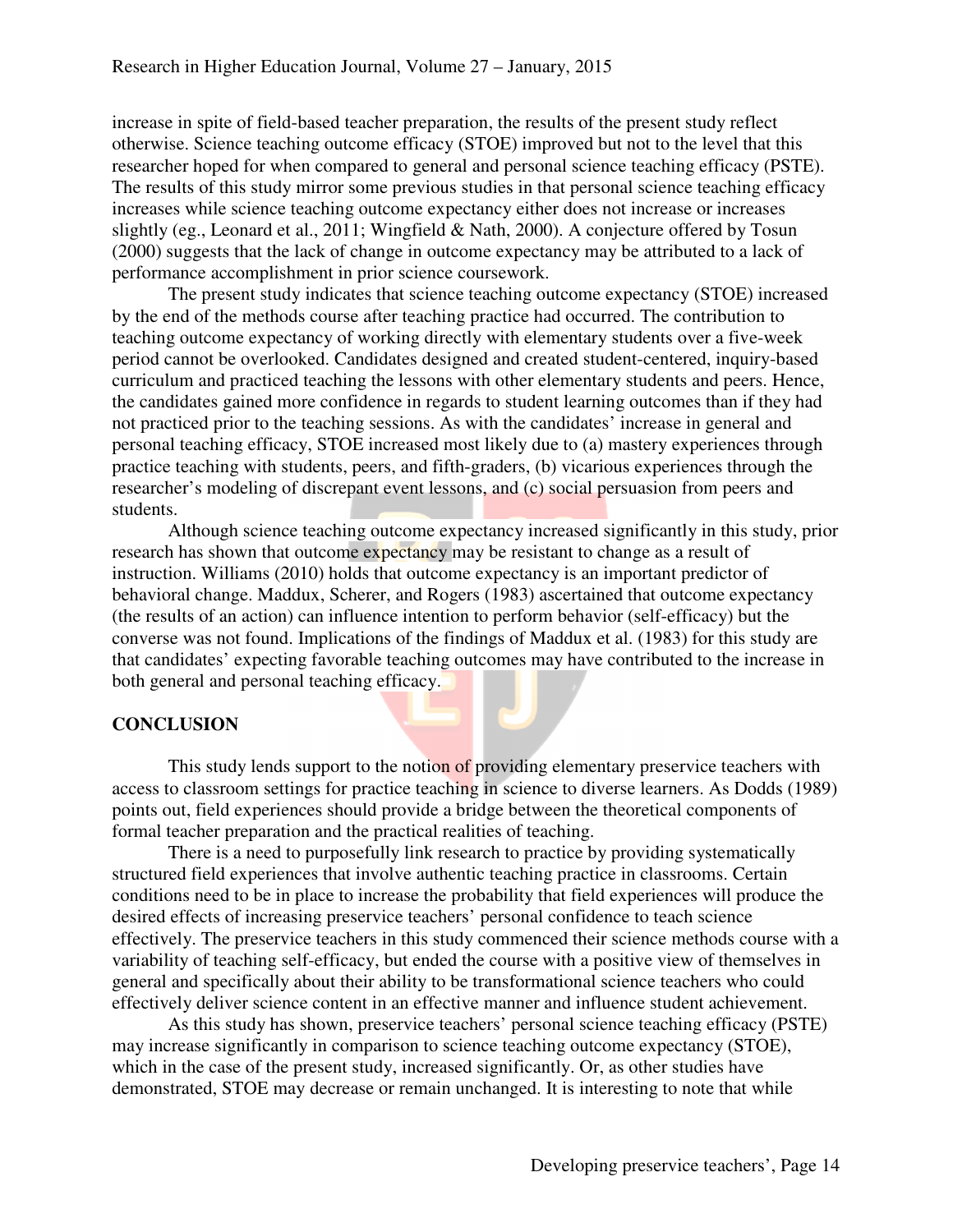preservice teachers may believe they can effectively teach science, their belief in the ability to influence student learning is less certain. Future studies should focus more stridently on examining why STOE does not increase in spite of increases in PSTE and general efficacy. In order to ensure that preservice teachers are provided with appropriate mastery and vicarious experiences in science education, teacher educators should advocate for integrated methods in field-based science courses that facilitate stimulating, appealing science learning while simultaneously building teaching confidence to positively influence student learning outcomes.

# **REFERENCES**

- Achieve, Inc. (2013). *Next generation science standards.* Washington, DC: Achieve, Inc.
- Ashton, P. T., & Webb, R. B. (1986). *Making a difference: Teachers' sense of efficacy and student achievement*. New York: Longman.
- Avery, L. M., & Meyer, D. Z. (2012). Teaching science as science is practiced: Opportunities and limits for enhancing preservice elementary teachers' self-efficacy for science and science teaching. *School Science and Mathematics, 112*(7), 395-409.
- Aydin, Y. C., & Woolfolk Hoy, A. (2005). What predicts student teacher self-efficacy? *Academic Exchange Quarterly, 9*(4), 123*-*127. Retrieved November 26, 2012 from http://www.thefreelibrary.com/What predicts student teacher self-efficacy? a0142636402.
- Bandura, A. (1986). *Social foundations of thought and action*. New York: Prentice Hall.
- Bandura, A. (1977). Self-efficacy: Toward a unifying theory of behavior change. *Psychological Review, 84*(2), 191-215. doi: 10.1037/0033-295X.84.2.191.
- Bandura, A. (1997). *Self-efficacy: The exercise of control*. New York: W. H. Freeman.
- Barnes, G. (2000). A comparison of self-efficacy and teaching effectiveness in preservice string teachers. *Journal of String Research*, *1*, 37-57.
- Bianchini, J. A., & Cavaros, L. M. (2007). Learning from students, inquiry into practice, and participating in professional communities: Beginning teachers' uneven progress toward equitable science teaching. *Journal of Research in Science Teaching, 44*(4), 586–612.
- Bleicher, R. E. (2004). Revisiting the STEBI-B: Measuring Self-Efficacy in Preservice Elementary Teachers. *School Science and Mathematics, 104*(8), 383-391.
- Cannon, J. R., & Scharmann, L. C. (1996). Influence of cooperative early field experience on preservice elementary teachers' science self-efficacy. *Science Education, 80*(4), 419–436.
- Capraro, M. Capraro, R. M., & Helfeldt, J. (2010). Do differing types of field experiences make a difference in teacher candidates' perceived level of competence? *Teacher Education Quarterly, 37*(1), 131-154.
- Carrier, S. J. (2009). The effects of outdoor science lessons with elementary school students on preservice teachers' self-efficacy. *Journal of Elementary Science Education, 21*(2), 35- 48.
- Castle, S., Fox, R. K., & Souder. K. O. (2006). Do professional development schools (PDSs) make a difference? A comparative study of PDS and non-PDS teacher candidates. *Journal of Teacher Education, 57*(1), 65-80.
- Cone, N. (2009). Preservice elementary teachers' self-efficacy beliefs about equitable science teaching: Does service learning make a difference? *Journal of Elementary Science Education*, *21*(2), 25-34.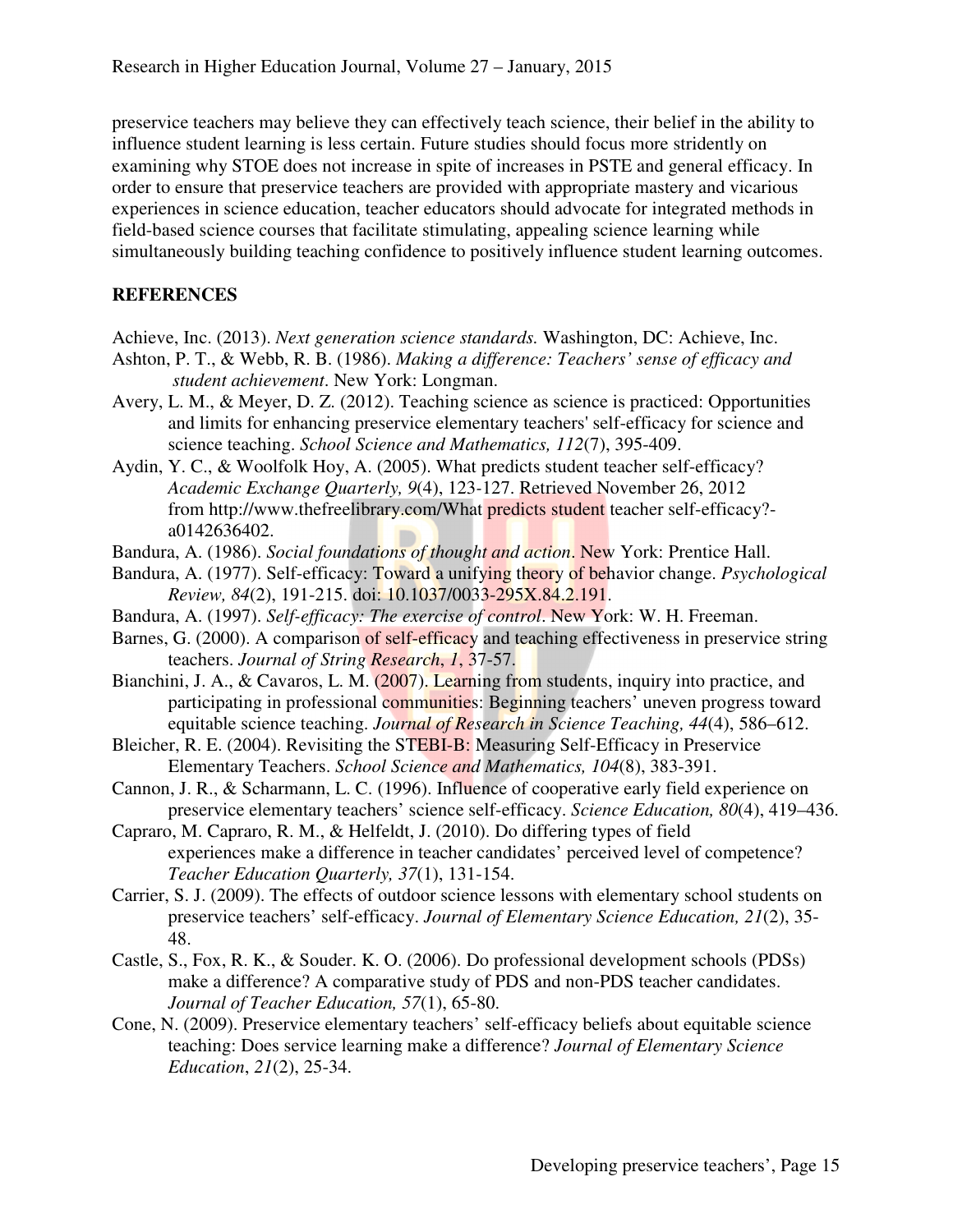- Czerniak, C. M. (1989). An investigation of the relationships among science teaching anxiety, self-efficacy, teacher education variables, and instructional strategies.
- Czerniak, C. M. (1990, April). *A study of self-efficacy, anxiety, and science knowledge in preservice elementary teachers.* Paper presented at the National Association for Research in Science Teaching, Atlanta, GA.
- Darling-Hammond, L. (2005). *Professional development schools: Schools for developing a profession*. New York: Teachers College Press.
- Darling-Hammond, L., Chung, R., & Frelow, F. (2002). Variation in teacher preparation: How well do different pathways prepare teachers to teach? *Journal of Teacher Education, 53*(4), 286-302.
- Davis, E. A., Petish, D., & Smithy, J. (2006). Challenges new science teachers face. *Review of Educational Research, 76*(4), 607-652. doi: 10.3102/00346543076004607
- Dodds, P. (1989). Trainees, field experiences, and socialization into teaching. In T. J. Templin & P. G. Schempp (Eds.), *Socialization into physical education: Learning to teach (*pp. 81-105). Indianapolis, IN: Benchmark.
- Enochs, L. G., & Riggs, I. M. (1990). Further development of an elementary science teaching efficacy belief instrument: A preservice elementary scale. *School Science and Mathematics*, *90*(8), 694–706.
- Enochs, L. G., Smith, P. L., & Huinker, D. (2000). Establishing factorial validity of the mathematics teaching efficacy beliefs instrument. *School Science and Mathematics, 100*(4), 194-202.
- Fallin, J., & Royse, D. (2000). Student teaching: the keystone experience. *Music Educators Journal, 87*(3), 19-22.
- Gencer, A. S., & Çakıroğlu, J. (2007). *Turkish preservice science teachers' efficacy beliefs regarding science teaching and their beliefs about classroom management. Teaching and Teacher Education, 23* (5), 664–675.
- Gess-Newsome, J. (1999). Teachers' knowledge and beliefs about subject matter and its impact on instruction. In J. Gess-Newsome & N. G. Lederman (Eds.), *Examining pedagogical content knowledge: The construct and implications for science education* (pp. 51-94). Dordrecht, The Netherlands: Kluwer.
- Gibson, S., & Dembo, M. (1984). Teacher efficacy: A construct validation. *Journal of Educational Psychology, 76*(4), 569-582.
- Gorski, P.C., Davis, S. N., & Reiter, A. (2012). Self-efficacy and multicultural teacher education in the United States: The factors that influence who feels qualified to be a multicultural teacher educator. *Multicultural Perspectives, 14*(4), 220-228.
- Holmes Group. (1990). Tomorrow's schools: Principles of the design of professional Development schools. East Lansing, MI: Author.
- Jarrett, O. S. (1999). Science interest and confidence among preservice teachers. *Journal of Elementary Science Education, 11*(1), 49-59.
- Lastrapes, W., & Negishi, M. (2011-2012, Winter). A window into preservice teachers' cultural consciousness and self-efficacy for teaching diverse learners. *SRATE Journal, 21*(1), 37-43.
- Leonard, J., Barnes-Johnson, J., Dantley, S. J., & Kimber, C. (2011). Teaching science inquiry in urban contexts: The role of elementary preservice teachers' beliefs. *Urban Review, 43*(1), 124-150.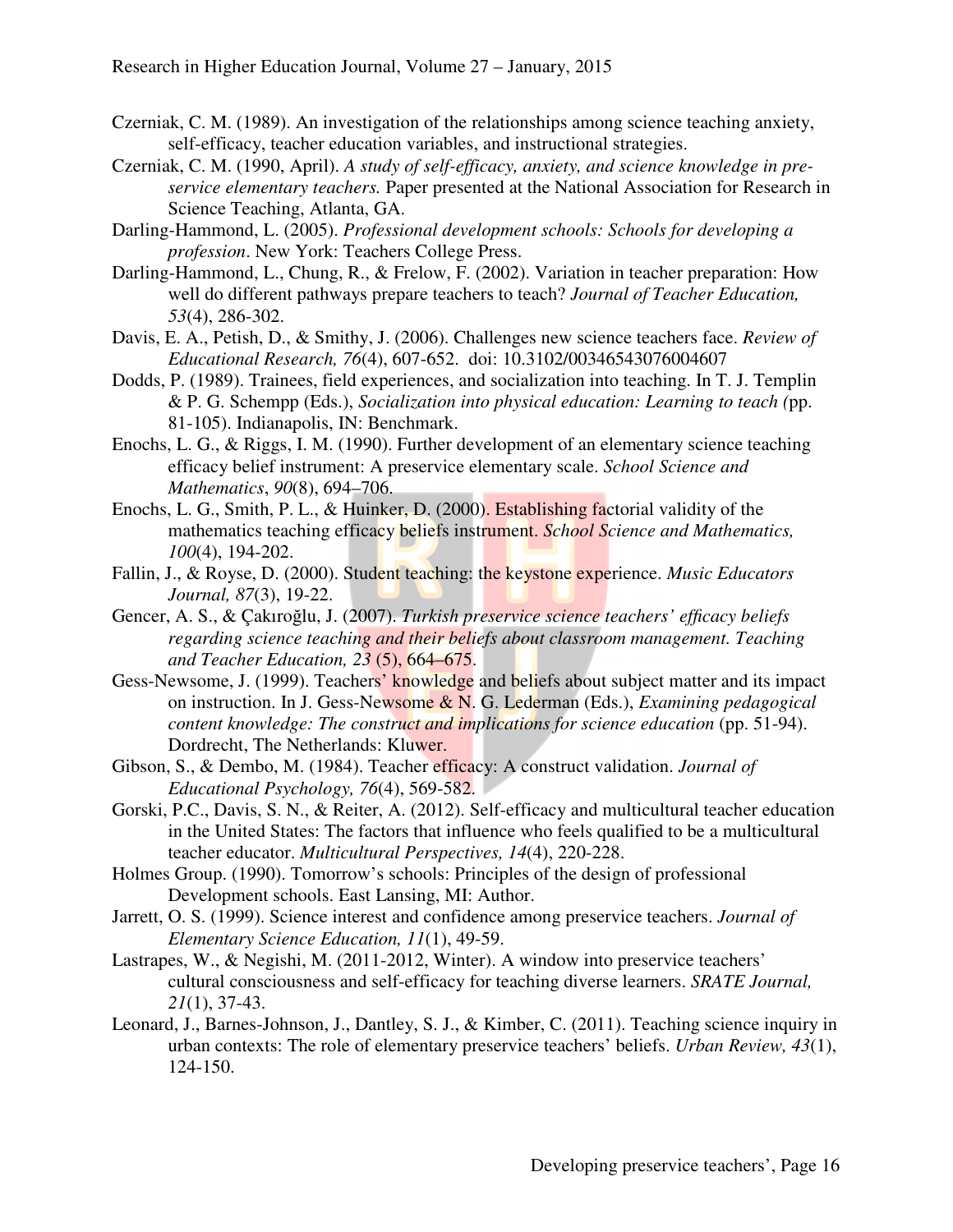- Li, X., & Zhang, M. (2000). *Effects of early field experiences on preservice teachers' efficacy beliefs: A pilot study*. Paper presented at the annual meeting of the American Educational Research Association, New Orleans, LA (ERIC Document Reproduction Service No. ED444973).
- Maddux, J. E., Sherer, M., & Rogers, R. W. (1982). Self-efficacy expectancy and outcome expectancy: Their relationship and their effects on behavioral intentions. *Cognitive Therapy and Research, 6*(2), 207-211.
- McDonnough, J. T., & Matkins, J. J. (2010). The role of field experience in elementary preservice teachers' self-efficacy and ability to connect research to practice. *School Science and Mathematics, 110*(1), 13-23.
- Mosely, C., Reinke, K., & Bookout, V. (2002). The effect of teaching outdoor environmental education on preservice teachers' attitudes toward self-efficacy and outcome expectancy. *Journal of Environmental Education, 34*(1), 9-15.
- Ohana, C. (2004). Extended field experiences and cohorts with elementary science methods: Some unintended consequences. *Journal of Science Teacher Education, 15*(3), 233-254. doi: 10.1023/B:JSTE.0000047089.43661.18
- Plourde, L. A. (2002). The influence of student teaching on preservice teachers' science selfefficacy and outcome expectancy beliefs. *Journal of Instructional Psychology, 29*(4), 245-253.
- Ridley, D. S., Hurwitz, S., Hackett, M. R. D., & Miller, K. K. (2005). Comparing PDS and campus-based preservice teacher preparation: Is the PDS-based preparation really better? *Journal of Teacher Education, 56*, 46-56.
- Riggs, I., & Enochs, L. (1990). Towards the development of an elementary teacher's science teaching efficacy belief instrument. *Science Education, 74*, 625-638.
- Thomson, S., Beacham, B., & Misulis, K. (1992). A university and public school collaborative approach to preparing elementary teachers. *The Teacher Educator, 28*(2), 46-51.
- Tosun, T. (2000). The impact of prior course experience and achievement on the science teaching self-efficacy of preservice teachers. *Journal of Elementary Science Education, 12,* 21-31.
- Tschannen-Moran, M., Woolfolk Hoy, A. W., & Hoy, W. K. (1998). Teacher efficacy: Its meaning and measure. *Review of Educational Research, 68*, 202-248.
- Wagler, R. (2011). The impact of vicarious experiences and field experience classroom characteristics on preservice elementary science teaching. *Electronic Journal of Science Education, 15*(2), 1-28.
- Williams, D. (2010). Outcome expectancy and self-efficacy: Theoretical implications of an unresolved contradiction. *Personality and Social Psychology Review, 14*(4), 419-425
- Wingfield, M. E., Freeman, L., & Ramsey, J. (2000, April). *Science teaching self-efficacy of first year elementary teachers trained in a site-based program*. Paper presented at the annual meeting of the National Association for Research in Science Teaching, New Orleans, LA.
- Wingfield, M. E., & Nath, J. (2000, April). The effect of site-based preservice experiences on elementary social studies teaching self-efficacy beliefs. Paper presented at the Annual meeting of the American Educational Research Association, New Orleans, LA.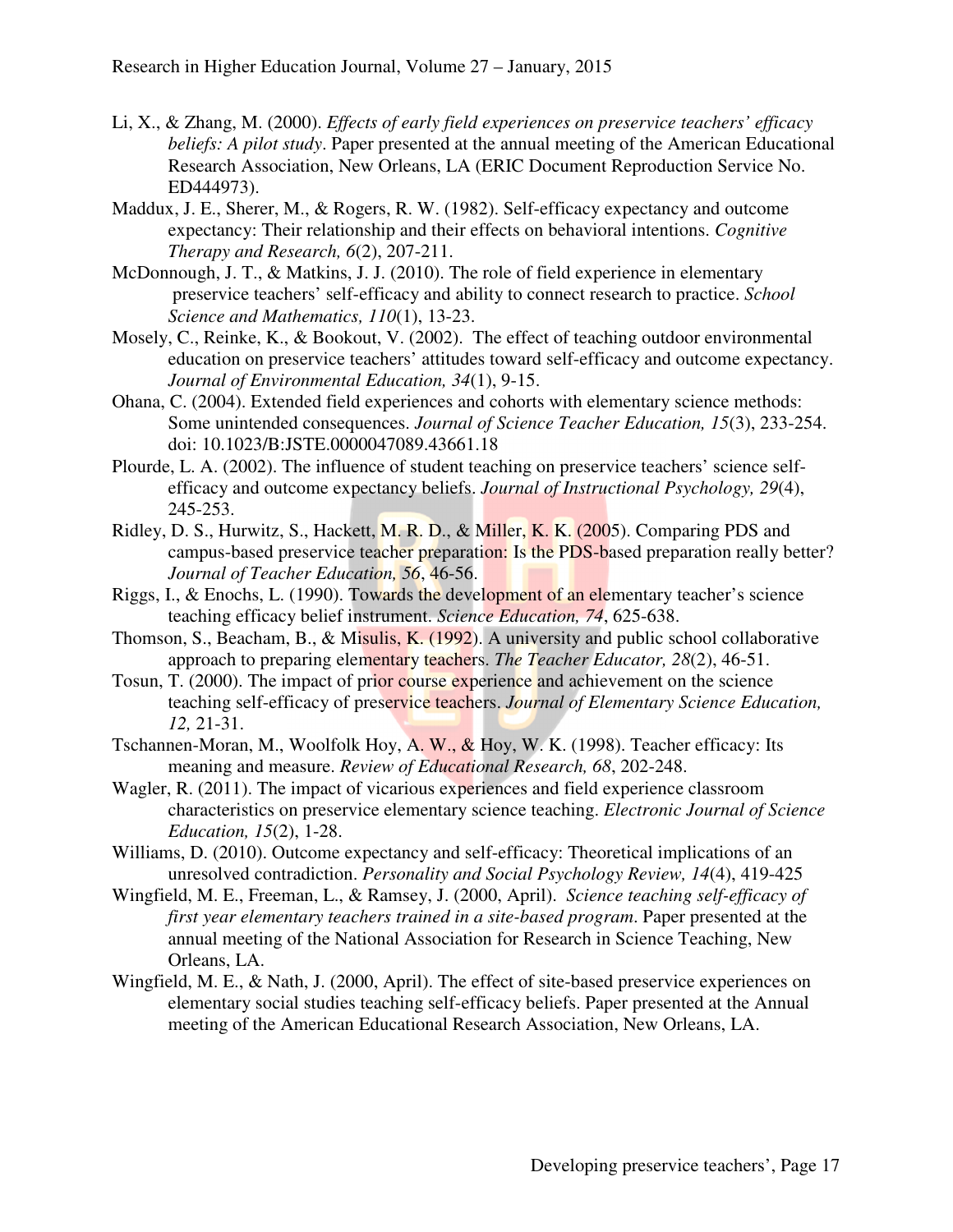- Wingfield, M., Nath, J. L., Freeman, L., & Cohen, M. (2000, April). *The effect of site-based preservice experiences on elementary social studies, language arts, and mathematics teaching self-efficacy beliefs*. Paper presented at the annual meeting of the American Educational Research Association, New Orleans, LA. (ERIC Document Reproduction Service No. ED440972).
- Woolfolk Hoy, A., & Burke Spero, R. (2005). Changes in teacher efficacy during the early years of teaching: A comparison of four measures. *Teacher and Teacher Education, 21*, 343-356.
- Yilmaz, H., & Çavaş, P. H. (2008). The effect of the teaching practice on preservice elementary teachers' science teaching efficacy and classroom management beliefs. *Eurasia Journal of Mathematics. Science, & Technology, 4*(1), 45-43.

# **APPENDIX A**

Table 1

Teacher Candidate Demographic Information  $(n = 30)$ 

| Gender                                                                                |                                                     |                |           |               |  |  |
|---------------------------------------------------------------------------------------|-----------------------------------------------------|----------------|-----------|---------------|--|--|
| Male<br>1                                                                             | Female<br>29                                        |                |           |               |  |  |
| Age                                                                                   |                                                     |                |           |               |  |  |
| 23                                                                                    | Under 25 years $25 - 29$ years $30 - 39$ years<br>5 | 2              |           |               |  |  |
| Previous Teaching or Classroom Experience                                             |                                                     |                |           |               |  |  |
| Yes<br>29                                                                             | N <sub>o</sub><br>1                                 |                |           |               |  |  |
| Years of Previous Teaching or Classroom Experience (including substitute, aid, tutor) |                                                     |                |           |               |  |  |
| $0-1$ years<br>13                                                                     | 2-3 years<br>9                                      | 4-5 years<br>5 | 6-7 years | >7 years<br>2 |  |  |